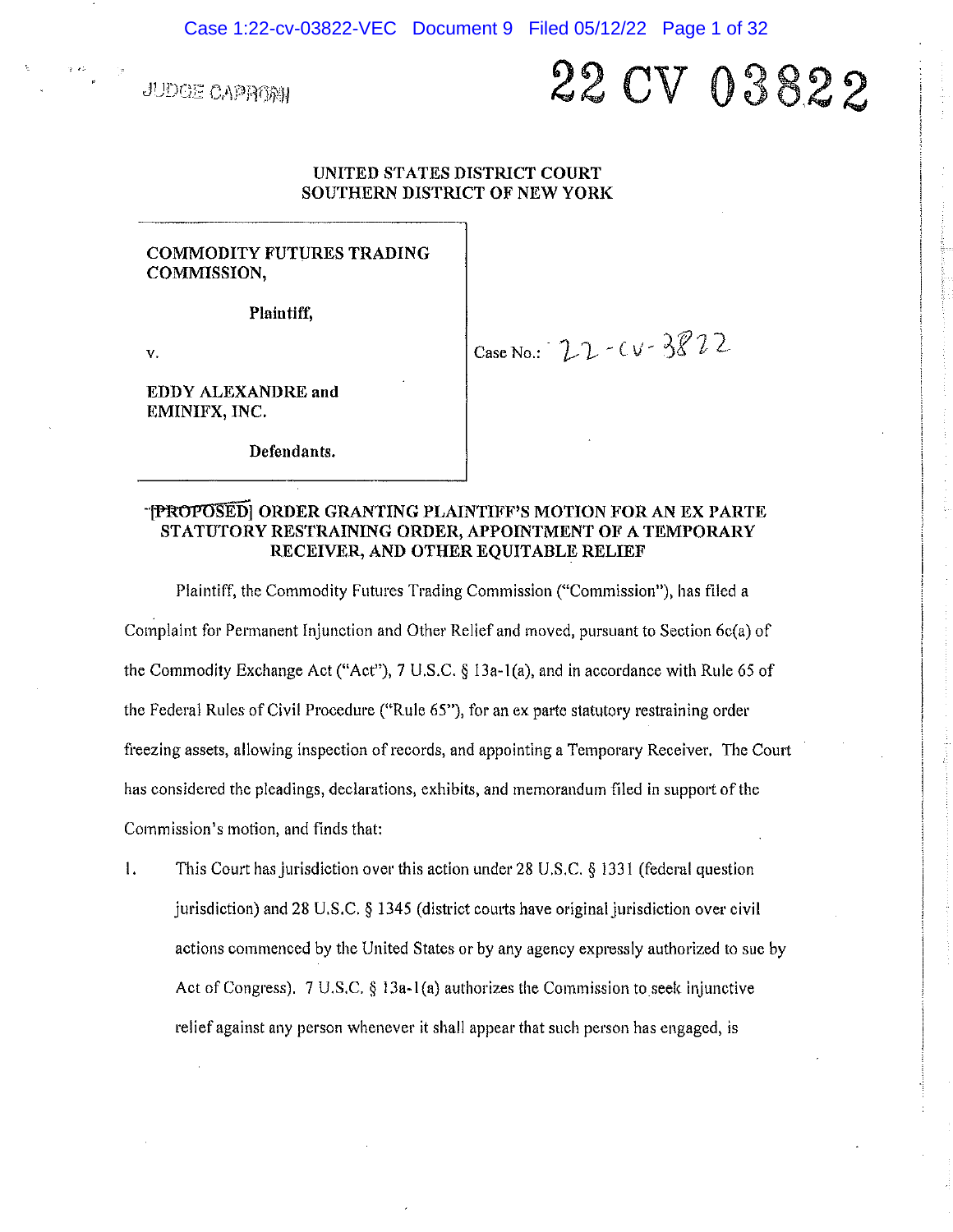engaging, or is about to engage in any act or practice that violates any provision of the Act or any rule, regulation, or order promulgated thereunder,

Venue lies properly within this District pursuant to 7 U.S.C.  $§$  13a-1(e).

2.

 $\overline{3}$ .

- The Commission has made a proper prima facie showing that since September 2021, Eddy Alexandre and EminiFX Inc. ("EminiFX") have made material misrepresentations and omissions regarding what participant funds would be used for and expected returns on investment, and have also misappropriated participant funds to themselves.
- Therefore, there is good cause to believe that Defendants have engaged in, are engaging  $4<sub>1</sub>$ in or are about to engage in solicitation fraud and fraud by misappropriation, in violation of Sections  $4b(a)(1)-(2)$  of the Act, 7 U.S.C. §  $6b(a)(1)-(2)$ , and Regulation 5.2(b), 17 C.F.R. § 5.2(b), fraud by a commodity pool operator ("CPO"), and the Associated Person ("AP") of a CPO, in violation of Section  $4o(1)(A)$  and (B), 7 U.S.C. §  $6o(1)(A)$ , (B); the employment, or attempted employment, of manipulative or deceptive devices and contrivances, in violation of Section  $6(c)(1)$  of the Act, 7 U.S.C. § 9(1) and Regulation 180.1(a)(1)-(3), 17 C.F.R. § 180.1(a)(1)-(3) (2021).
- There is also good cause to believe that immediate and irreparable damage to the Court's 5. ability to grant effective final relief for customers in the form of monetary or other redress will occur from the withdrawal, transfer, removal, dissipation or other disposition of funds, assets or other property ("assets"), and/or the destruction, alteration or disposition of books and records and other documents ("records") by Defendants unless Defendants are immediately restrained and enjoined by Order of the Court.
- Therefore, there is good cause for the Court to freeze assets owned, controlled, managed 6. or held by Defendants or in which they have any beneficial interest.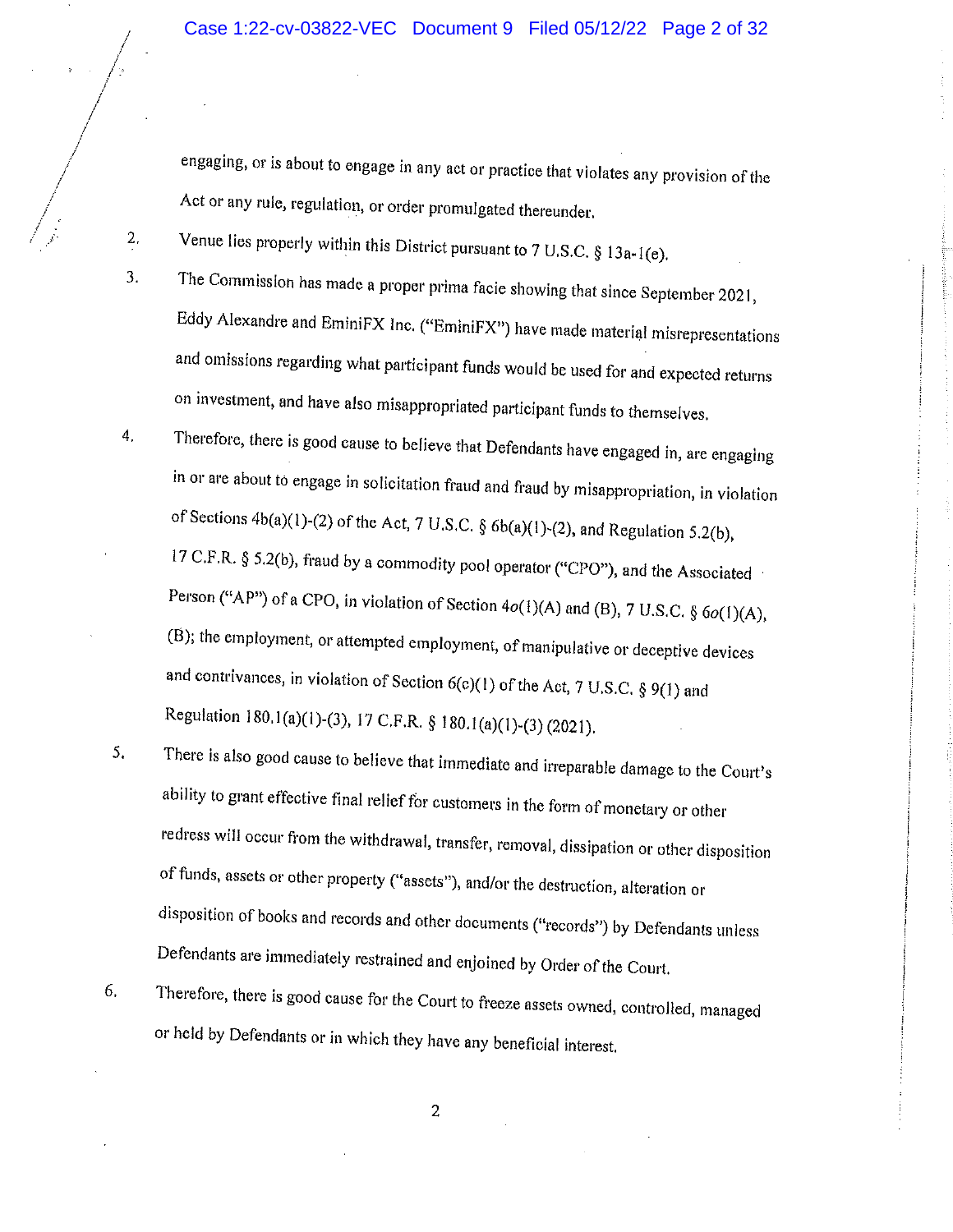There is also good cause for the Court to prohibit Defendants from destroying, altering or disposing of records, and/or denying representatives of the Commission access to inspect records, when and as requested, to ensure that Commission representatives have immediate and complete access to those records.

 $\mathcal{L}$ .

9.

- There is also good cause for the appointment of a Temporary Receiver to take control of 8. all assets owned, controlled, managed, or held by Defendants, or in which they have any beneficial interest ("Defendants' Assets") so that the Temporary Receiver may preserve assets, investigate and determine customer claims, determine unlawful proceeds retained by Defendants and amounts due to customers as a result of Defendants' alleged violations, and distribute remaining funds under the Court's supervision.
- There is also good cause to require an accounting by Defendants to the Temporary Receiver to determine the location and disposition of customer funds.
- There is also good cause to order repatriation of assets controlled by Defendants so that  $10.$ such assets can be controlled by the Temporary Receiver and to assure payment of restitution and disgorgement as authorized by the Court.
- In summary, this is a proper case for granting a restraining order ex parte freezing assets,  $11.$ allowing inspection of records and appointing a temporary receiver because the Commission is likely to succeed on the merits. Moreover, there is also a reasonable likelihood that Defendants will transfer or dissipate assets or destroy or alter records. Therefore, the Court orders the following.

# **DEFINITIONS**

For the purposes of this Order, the following definitions apply: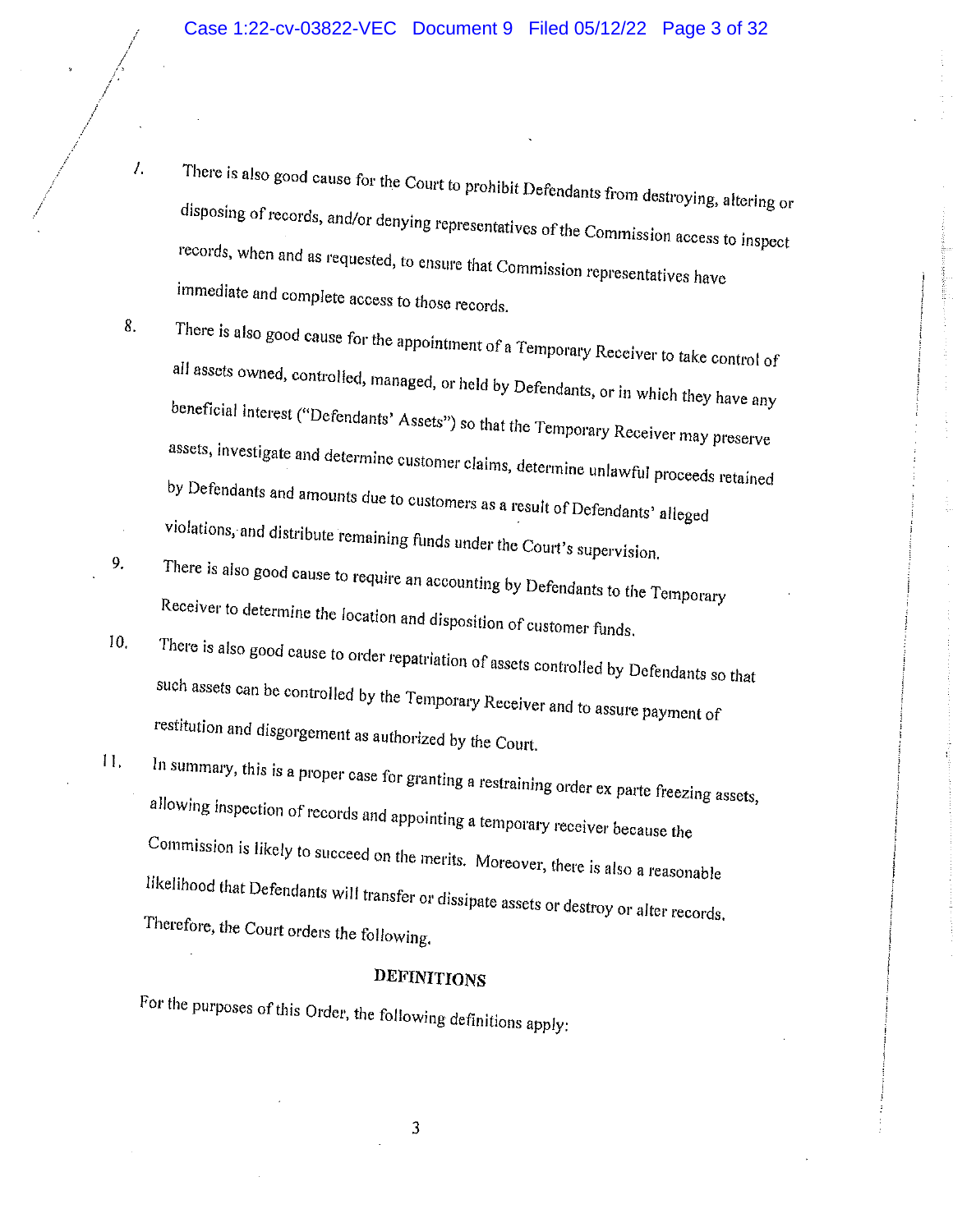- The term "assets" encompasses any legal or equitable interest in, right to, or claim to, any  $12.$ real or personal property, whether individually or jointly, directly or indirectly controlled, and wherever located, including but not limited to: chattels, goods, instruments, equipment, fixtures, general intangibles, effects, leaseholds mail or other deliveries, inventory, checks, notes, accounts (including, but not limited to, bank accounts and accounts at other financial institutions), credits, receivables, lines of credit, contracts (including spot, futures, options, swaps contracts, or foreign exchange contracts), cryptocurrencies, insurance policies, and all funds, wherever located, whether in the United States or outside the United States.
- The term "records" encompasses "documents" and "electronically stored information" as 13. those terms are used in Fed, R. Civ. P. 34(a), and includes, but is not limited to, all writings, drawings, graphs, charts, photographs, sound recordings, images, and other data or other data compilations—stored in any medium from which information can be obtained or translated, if necessary, into reasonable usable form. The term "records" also includes all electronic communications and data, and includes, but is not limited to, all emails, online chats, online messaging, or electronic communications of any kind. The term "records" also refers to each and every such item in Defendants' actual or constructive possession, including but not limited to: (i) all such items within the custody or control of any agents, employers, employees, or partners of the Defendants; and (ii) all items which Defendants have a legal or equitable right to obtain from another person. A draft or non-identical copy is a separate item within the meaning of the term. A record also includes the file and folder tabs associated with each original and copy.
- $14.$ "Defendants" means and refers to Eddy Alexandre and EminiFX, Inc.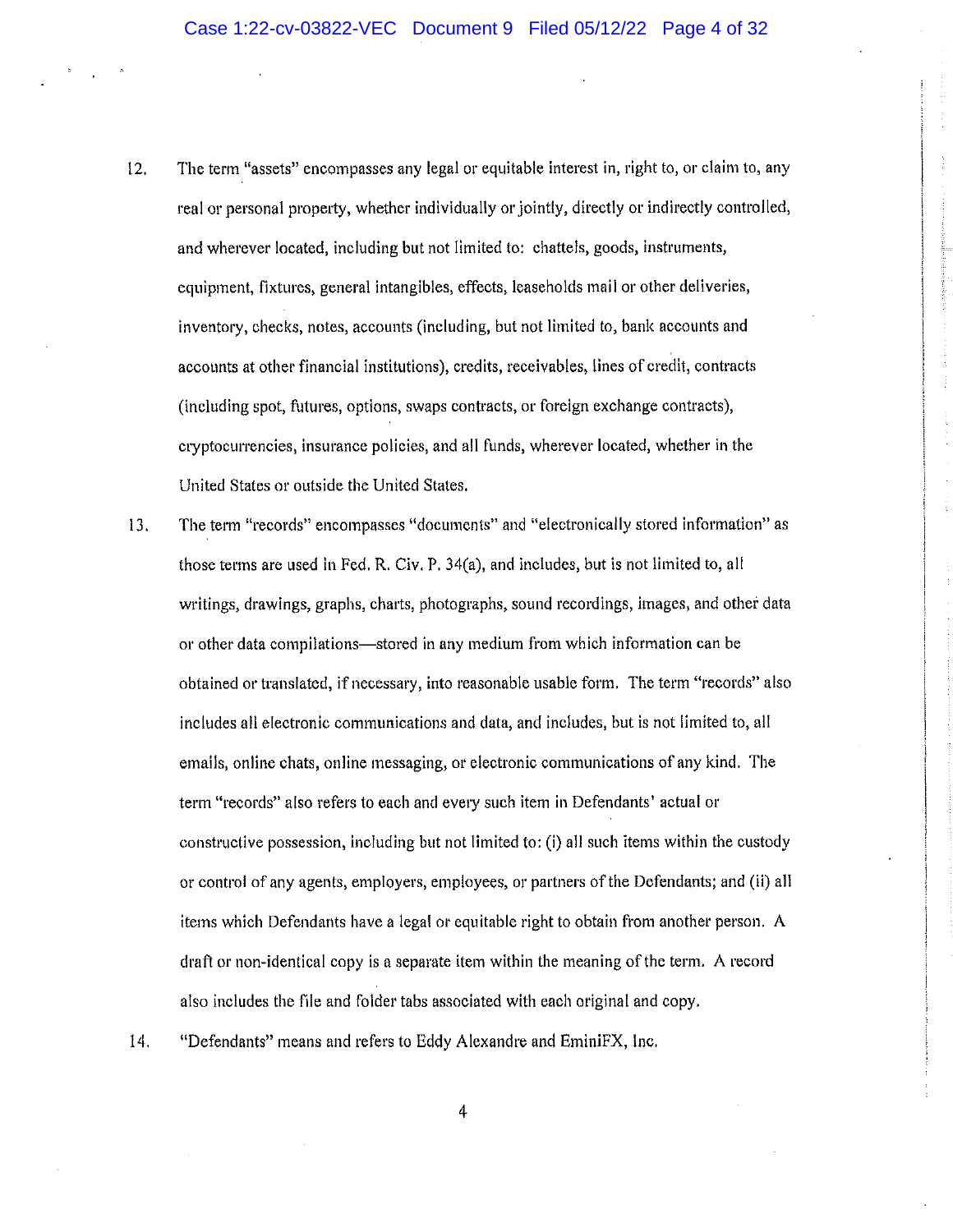# RELIEF GRANTED

# IT IS HEREBY ORDERED THAT:

- Asset Freeze Order Prohibiting the Withdrawal, Transfer, Removal, Dissipation, I. and Disposal of Assets
- Defendants are immediately restrained and enjoined, except as otherwise ordered by this 15. Court, from directly or indirectly withdrawing, transferring, removing, dissipating or otherwise disposing of any assets, wherever located, including Defendants' assets held outside the United States, except as provided otherwise in Sections IV, V, and VI of this Order, or as otherwise ordered by the Court;
- 16. Notwithstanding the provisions of this Section I, at the request of the Temporary Receiver, Defendants and any other person who has possession, custody, or control of any of Defendants' funds, assets, or other property shall transfer possession of all assets subject to this Order to the Temporary Receiver in accordance with Section IV, V, and VI of this Order.
- $17.$ The assets affected by this Order shall include existing assets and assets acquired after the effective date of this Order.
- Maintenance of and Access to All Records Relating to the Business Activities and  $\mathbf{u}$ **Business and Personal Finances**
- Defendants are restrained from directly or indirectly destroying, altering, or disposing of, 18. in any manner any records that relate or refer to the business activities or business or personal finances of any Defendants.
- Representatives of the Commission shall be immediately allowed to inspect any records 19. that, in part or in whole, contain, relate, or refer to the business activities or business or personal finances of the Defendants, including, but not limited to, both hard-copy documents and electronically stored information, wherever they may be situated and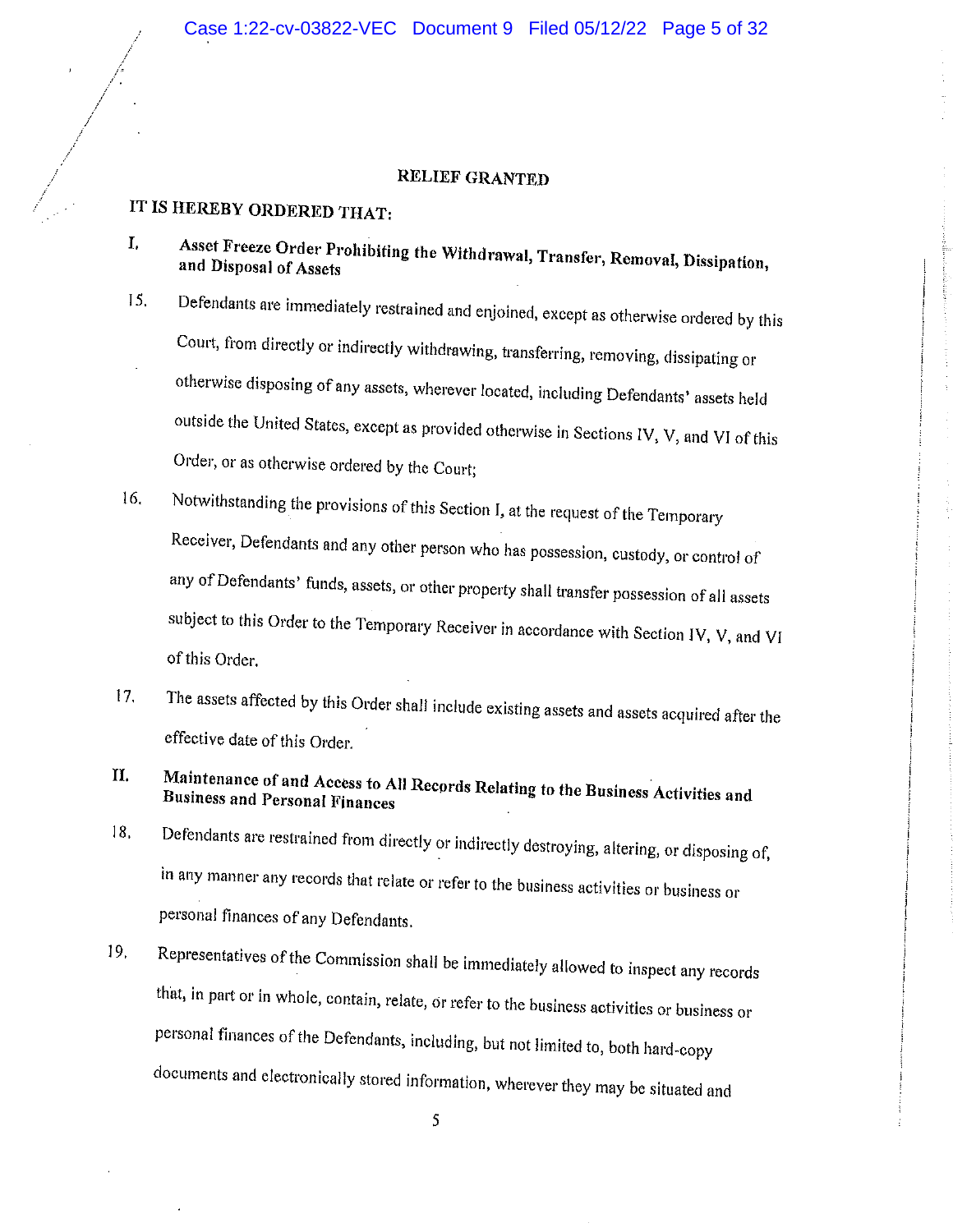whether they are in the possession of the Defendants or others. To ensure preservation and facilitate meaningful inspection and review of these records, Defendants shall allow representatives of the Commission to make copies of these records, including complete forensic images of any devices containing any such records, and if on-site copying of these records and/or forensic imaging of these devices is not practicable, representatives may make such copies and/or forensic images off-site. After any such off-site copying and/or forensic imaging, Plaintiff shall promptly return the original documents and devices upon which electronic information is stored.

- $20.$ To further facilitate meaningful inspection and review, Defendants shall, absent a valid assertion of their rights against self-incrimination under the Fifth Amendment, promptly provide Commission staff with:
	- the location of all records relating or referring to the business activities and a. business and personal finances of the Defendants;
	- $\mathbf{b}$ all identification numbers, account names, passwords, or any other log-in credential in any form and other identifying information for websites, cloud storage services, email and smartphone accounts, online chat and messaging services, and all accounts at any bank, financial institution, or brokerage firm (including any introducing broker or futures commission merchant) owned, controlled or operated by Defendants, or to which the Defendants have access; and
	- all account names and passwords to, and the location, make and model of, all c. computers and/or mobile electronic devices owned and/or used by Defendants in connection with their business activities and business and personal finances.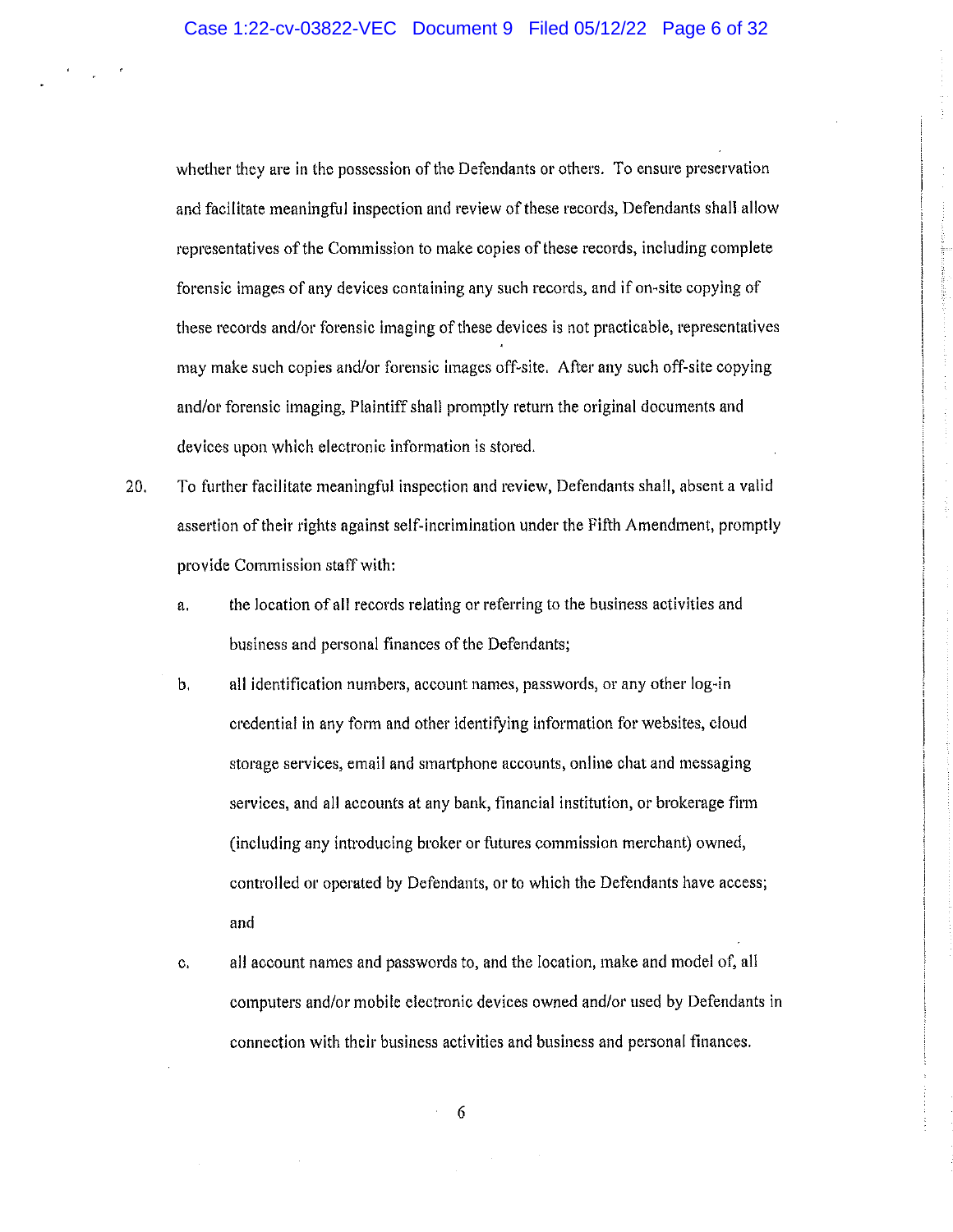- 25. When inspecting and reviewing records and/or contents of forensic images that are subject to this Order, including those contained on computers and/or other devices, the Commission should undertake reasonable measures to prevent review of the Defendants' privileged communications and/or other nonbusiness, nonfinancial materials by the Commission's attorneys and other staff who are part of the litigation team in this matter. Moreover, Defendants (or their counsel) shall promptly contact Plaintiff's counsel to assert any claims of privilege relating to the inspection and review of any records or contents of forensic images that are subject to this Order and promptly cooperate with Plaintiff's counsel to develop reasonable protocols to isolate and prevent disclosure of claimed privileged and/or other nonbusiness, nonfinancial materials to the Commission's attorneys and other staff who are part of the litigation team in this matter. However, nothing herein shall excuse Defendants from full and immediate compliance with this Court's Order permitting Plaintiff to inspect and review the records and contents of forensic images which relate to Defendants' business activities and their business and personal finances.
- III. Notice to Financial Institutions and Others that Hold or Control Assets or Records
- 26. To ensure the effectiveness of the asset freeze and pending further Order of this Court, any financial or brokerage institution, business entity, or person that receives actual notice of this Order and holds, controls, or maintains custody of any account or asset or other property of Defendants shall not permit Defendants or other persons to withdraw, transfer, remove, dissipate, or otherwise dispose of any of Defendants' assets, except as directed by further order of the Court.
- 27. Any financial or brokerage institution, business entity, or person that receives notice of this Order by personal service or otherwise shall not directly or indirectly destroy, alter,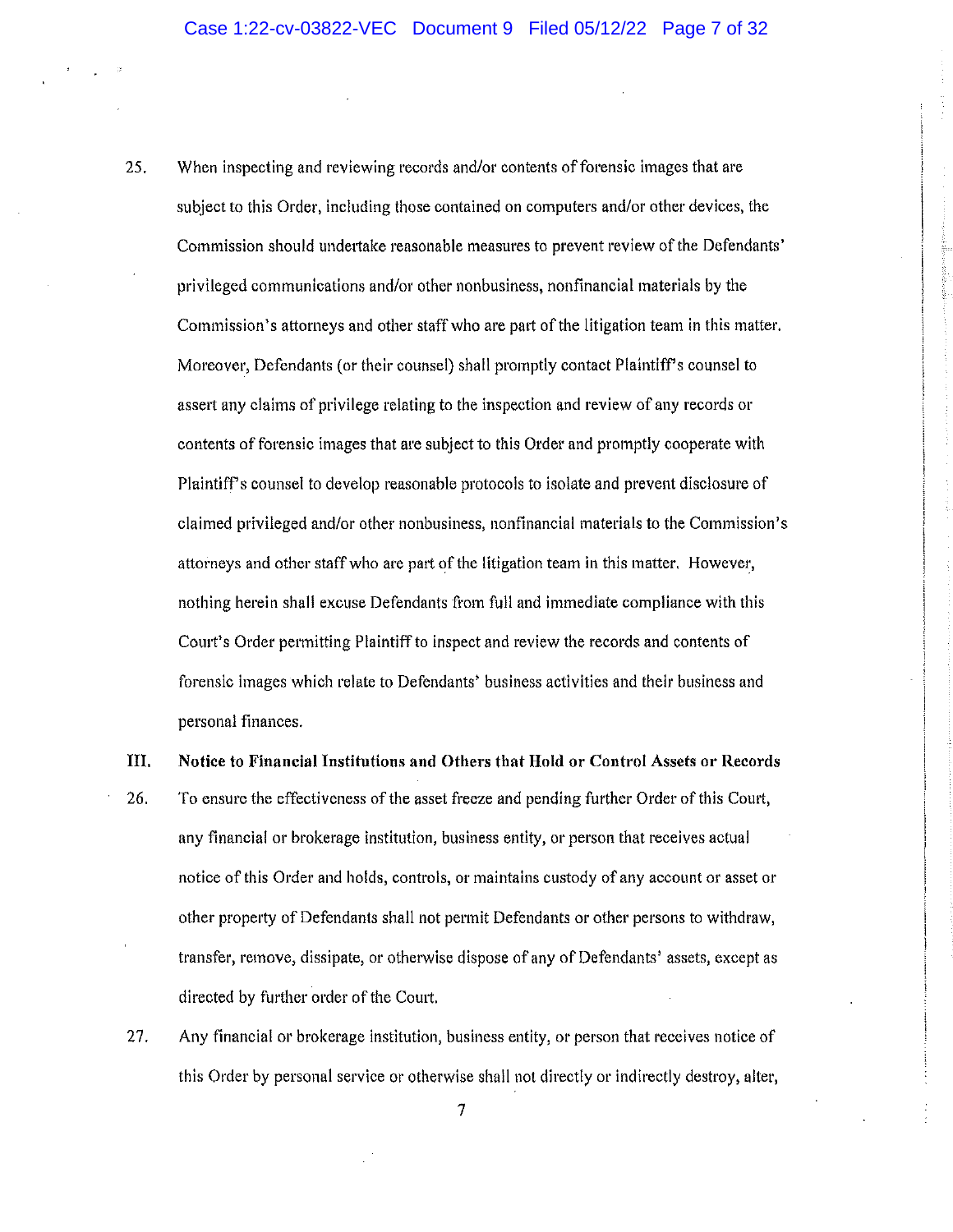or dispose of, in any manner, any records relating to the business activities and business and personal finances of any Defendant.

- 28. Furthermore, any such financial or brokerage institution, business entity, or person that receives actual notice of this Order and holds, controls, or maintains custody of any account or asset titled in the name of, held for the benefit of, or otherwise under the control of any Defendant, or has held, controlled, or maintained custody of any such account or asset of any Defendant at any time since September 20, 2021, shall not deny a request by the Commission to inspect all records pertaining to every account or asset owned, controlled, managed, or held by, on behalf of, or for the benefit of Defendants, including, but not limited to, originals or copies of account applications, account statements, signature cards, checks, drafts, deposit tickets, transfers to and from the accounts, all other debit and credit instruments or slips, currency transaction reports, 1099 forms, and safe deposit box logs. As an alternative to allowing inspection of records, a financial or brokerage institution, business entity or other person may provide copies of records requested by the Commission.
- 29. Furthermore, any such financial or brokerage institution, business entity, or person that receives actual notice of this Order shall:
	- Within ten business days of a request by the Temporary Receiver, or such longer  $a_{\star}$ period specified by the Temporary Receiver, provide the Temporary Receiver with copies of all records pertaining to any account or asset owned, controlled, managed, or held by, on behalf of, or for the benefit of Defendants, either individually or jointly, including, but not limited to, originals or copies of account applications, account statements, signature cards, checks, drafts, deposit tickets,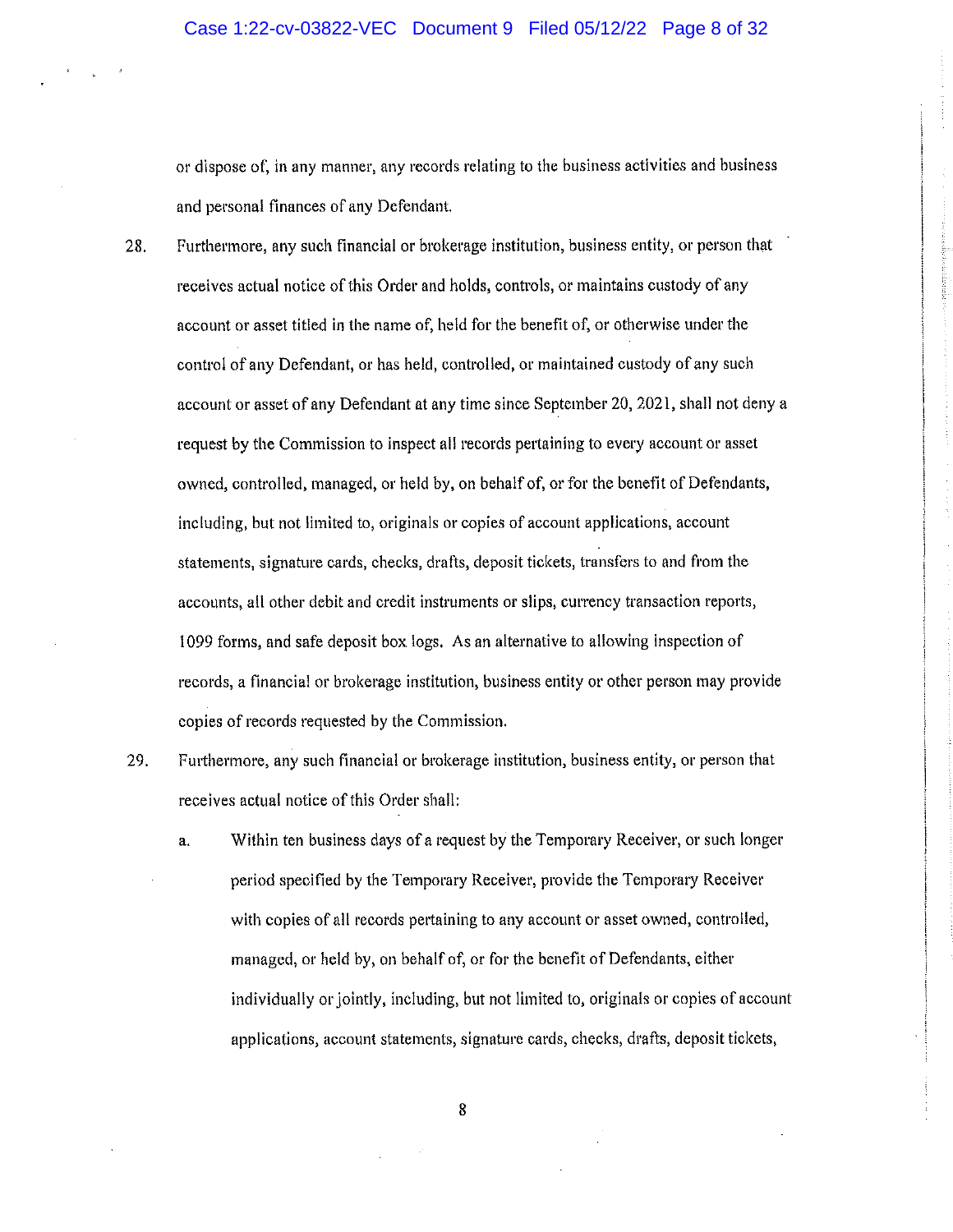transfers to and from the accounts, all other debit and credit instruments or slips, currency transaction reports, 1099 forms, and safe deposit box logs; and

- $\mathbf{b}$ . Cooperate with all reasonable requests of the Temporary Receiver relating to implementation of this Order, including transferring Defendants' funds at the Temporary Receiver's direction, and producing records related to business activities or business or personal finances of Defendants' to the Temporary Receiver.
- Not take any action, in active concert or participation with Defendants, contrary to  $\mathbf{c}$ . or inconsistent with this Order or to undermine the Temporary Receiver from carrying out any authorized act under this Order.

#### IV. **Order Appointing Temporary Receiver**

David A. Castleman is appointed Temporary Receiver, with the full powers of an equity 30. receiver for Defendant EminiFX, Inc. and its affiliates and subsidiaries owned or controlled by Defendant EminFx, Inc. and all customer funds and property and other assets traceable to customers in the possession of or under the control of Eddy Alexandre (hereinafter referred to as the "Receivership Defendants"), and of all the funds, properties, premises, accounts, income, now or hereafter due or owing to the Receivership Defendants, and other assets directly or indirectly owned, beneficially or otherwise, by the Receivership Defendants (hereinafter, the "Receivership Estate"). The Temporary Receiver shall be the agent of this Court in acting as Temporary Receiver under this Order. The Temporary Receiver shall have all powers, authorities, rights and privileges heretofore possessed by the officers, directors, managers, managing members, and general and limited partnerss of the Receivership Defendants under applicable state and federal law, by the governing charters, by-laws, articles and/or agreements in

ğ,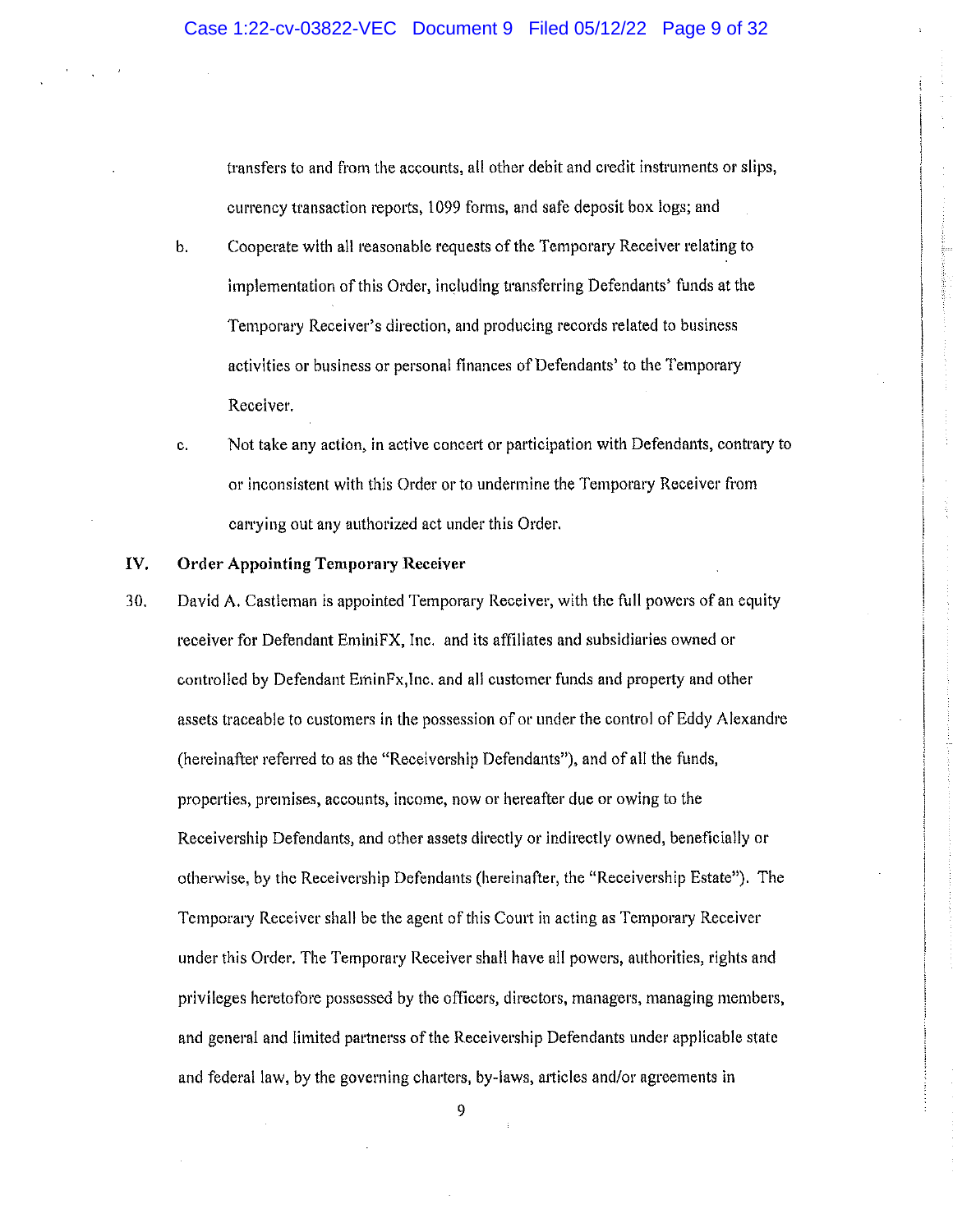addition to all powers and authority of a receiver at equity, and all powers conferred upon a receiver by the provisions of 28 U.S.C. §§ 754, 959 & 1692, and Fed R. Civ. P. 66.

- The Temporary Receiver is authorized to accomplish the following:  $31.$ 
	- Assume full control of the Receivership Defendants by removing Defendants a. Eddy Alexandre and EminiFX, Inc., and any officer, independent contractor, employee, or agent of the Receivership Defendants, from control and management of the affairs of the Receivership Defendants as the Temporary Receiver deems appropriate;
	- Take exclusive custody, control, and possession of the Receivership Estate, which  $\mathbf{b}$ . includes but is not limited to complete authority to sue for, collect, receive, and take possession of all goods, chattels, furniture, office supplies and equipment, rights, credits, money, financial accounts of any kind (including but not limited to bank, checking, savings, brokerage, cryptocurrency or similar) effects, land, leases, books, records, work papers, and records of accounts, including electronically-stored information (including but not limited to all computers, laptops, hard drives, external storage drives, and any other such memory, media or electronic storage devices), contracts, financial records, funds on hand in banks and other financial institutions, certificates of deposit, stocks, bonds, debentures, mortgages, and other securities and investments, cryptocurrency stored in any form, and other papers and records of the Receivership Defendants and customers or clients of any of Receivership Defendants' business activities whose interests are now held by, or under the direction, possession, custody, or control of, the Receivership Defendants;

 $10<sup>°</sup>$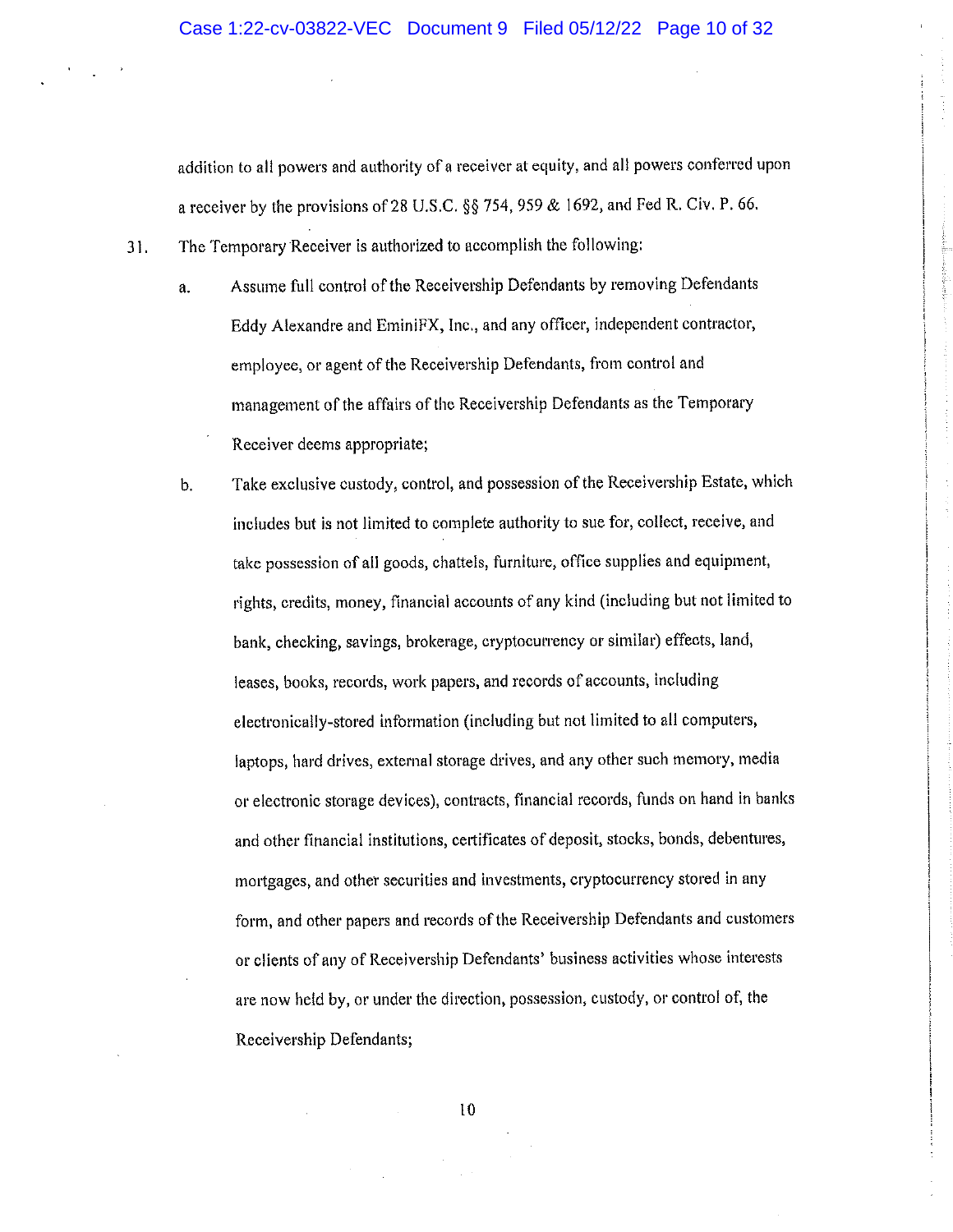- Take all steps necessary to secure the business and other premises under the c. control of the Receivership Defendants, including but not limited to premises located at 31 W. 34th St., New York, NY;
- $d.$ Perform all acts necessary, including the suspension of operations, to conserve, hold, manage, and preserve the value of the Receivership Estate in order to prevent an irreparable loss, damage, or injury to any customers or clients of any of Receivership Defendants' business activities;
- Prevent the withdrawal or misapplication of assets entrusted to the Receivership e. Defendants, and otherwise protect the interests of any customers or clients of any of Receivership Defendants' business activities;
- Manage and administer the Receivership Defendants and the Receivership Estate  $f_{\cdot}$ by performing all acts incidental thereto that the Temporary Receiver deems appropriate, including hiring or dismissing any and all personnel, suspending operations, and/or entering into agreements, including but not limited to: (1) the retention and employment of investigators, attorneys or accountants, appraisers, and other independent contractors and technical specialists of the Temporary Receiver's choice, including without limitation members and employees of the Temporary Receiver's firm, to assist, advise, and represent the Temporary Receiver; and (2) the movement and storage of any equipment, furniture, records, files or other physical property of the Receivership Defendants;
- Open all mail directed to or received by or at the offices or post office boxes of g. the Receivership Entities, and to inspect all mail opened prior to the entry of this Order, to determine whether items or information therein fall within the mandates

 $\vert \vert$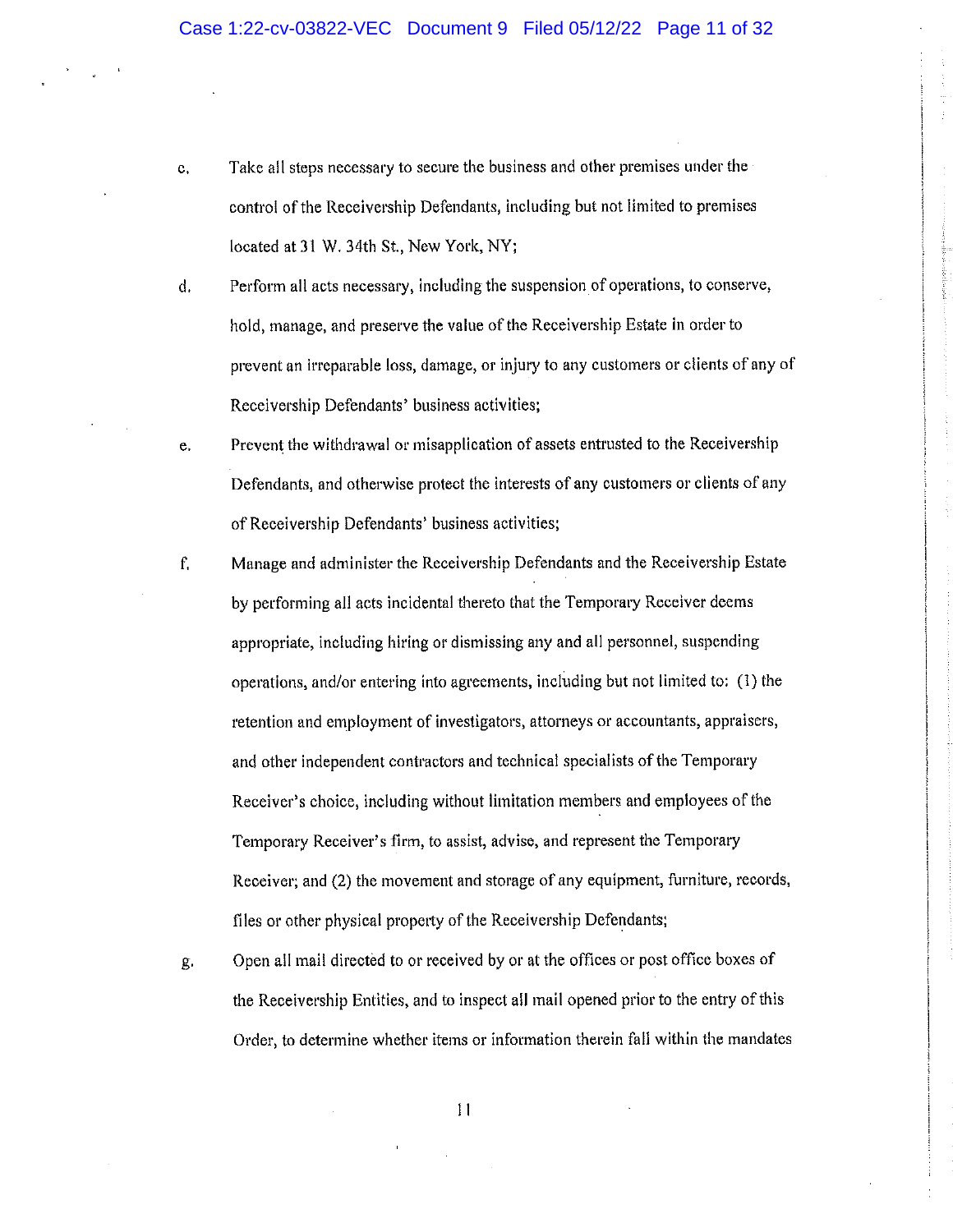of this Order; and Instruct the United States Postmaster to hold and/or reroute mail which is related, directly or indirectly, to the business, operations or activities of any of the Receivership Entities (the "Receiver's Mail"), including all mail addressed to, or for the benefit of, the Receivership Entities.

- h. Collect all funds owed to the Receivership Defendants;
- $\mathbf{i}$ . Initiate, defend, compromise, adjust, intervene in, dispose of, or become a party to, any actions or proceedings in state, federal, or foreign court that the Temporary Receiver deems necessary and advisable to preserve or increase the value of the Receivership Estate or that the Temporary Receiver deems necessary and advisable to carry out the Temporary Receiver's mandate under this Order;
- j. Issue subpoenas to obtain records and testimony pertaining to the Receivership and conduct discovery in this action on behalf of the Receivership Estate;
- k. File this Order and any necessary accompanying documents in any judicial district of the United States pursuant to 28 U.S.C.  $\S$  754 & 1692;
- $\mathbf{L}$ Open one or more bank accounts and deposit all funds of the Receivership Estate in such designated accounts and make all payments and disbursements from the Receivership Estate from such accounts;
- m. Take all necessary steps to obtain any required tax identification numbers and to file tax returns and pay all tax liability for Defendant EminiFX, Inc; provided that the Receiver shall not be required to file tax returns for Defendant Eddy Alexandre;
- $\mathbf{n}$ . Make payments and disbursements from the Receivership Estate that are necessary or advisable for carrying out the directions of, or exercising the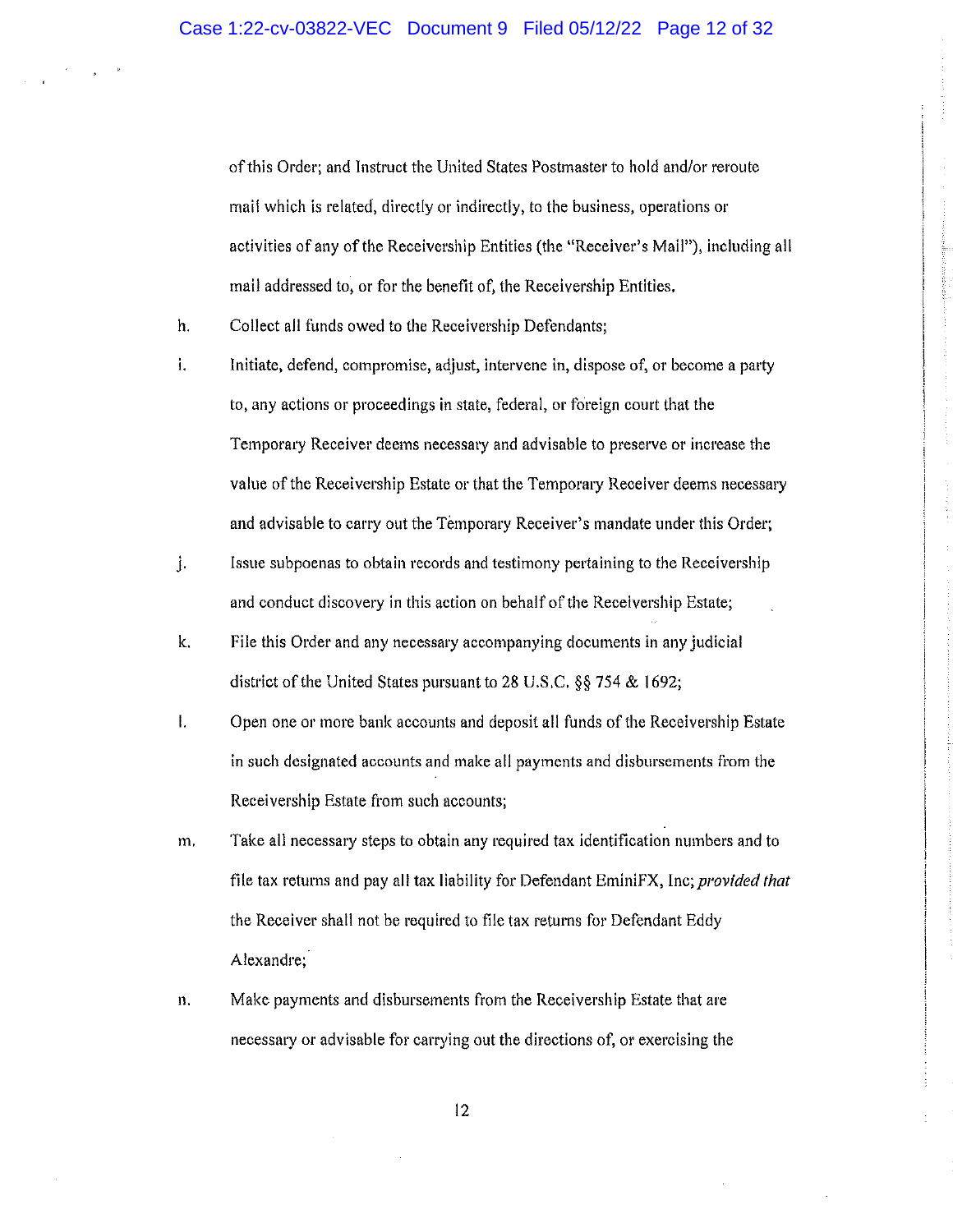authority granted by, this Order, provided that the Temporary Receiver shall apply to the Court for prior approval of any payment of any debt or obligation incurred by the Receivership Defendants prior to the date of entry of this Order, except for payments that the Temporary Receiver deems necessary or advisable to secure the Receivership Estate from immediate and irreparable loss;

- Create and maintain a website for communications with investors in EminiFX and  $\mathbf{o}$ . update the website as appropriate to provide information to investors to the activities and condition of the Receivership Estate; and
- Maintain written accounts itemizing receipts and expenditures, describing p. properties held or managed, and naming the depositories holding funds or other assets of the Receivership Estate; make such written accounts and supporting documentation available to the Commission for inspection; and, within sixty days of being appointed and periodically thereafter, as directed by the Court, file with the Court and serve on the parties a report summarizing efforts to marshal and collect assets, administer the Receivership Estate, and otherwise perform the duties mandated by this Order.
- Accounting and Transfer of Funds and Records To The Temporary Receiver 32. Absent a valid assertion by Defendants of their respective rights against selfincrimination under the Fifth Amendment, each Defendant shall, within five business days following the service of this Order:

 $V<sub>1</sub>$ 

Provide the Temporary Receiver with a full detailed accounting of all assets,  $\mathbf{a}$ . including the assets inside and outside of the United States that are held by each and every Defendant, for their benefit, or under their direct or indirect control,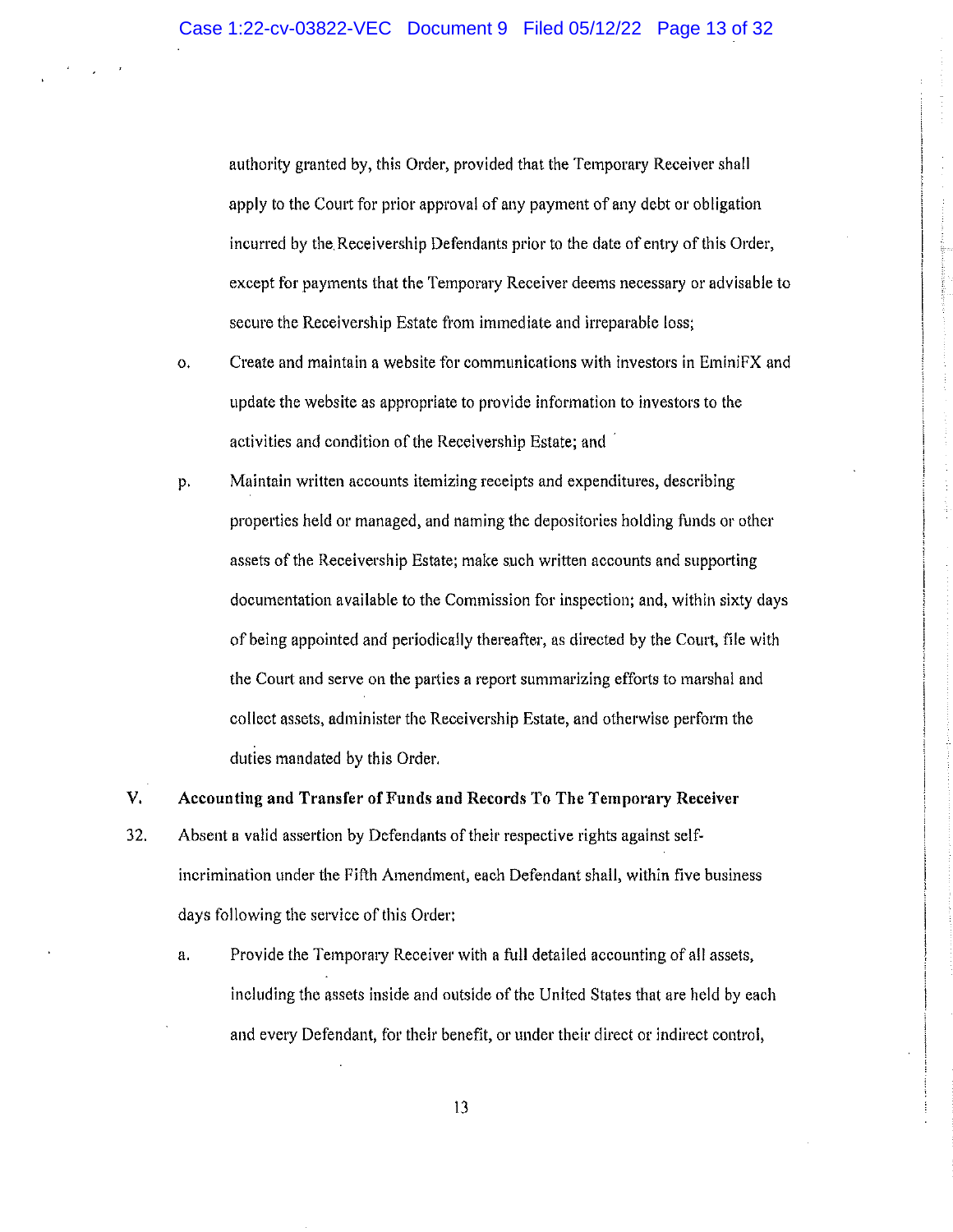whether jointly or singly, and the location of all records of the Receivership Estate.

- Transfer to the territory of the United States and deliver to possession, custody,  $<sub>b</sub>$ .</sub> and control of the Temporary Receiver, all records and assets (other than real property) located outside of the United States that are held by each and every Defendants, for their benefit, or under their direct or indirect control, whether jointly or singly.
- Provide the Temporary Receiver access to all records of accounts or assets of the  $\mathbf{c}$ . Defendants held by financial or brokerage institutions located within or outside the territorial United States by signing any necessary consent forms.
- Absent a valid assertion by Defendants of their rights against self-incrimination under the 33. Fifth Amendment, Defendants shall, within twenty-four hours of the issuance of this Order, cause to be prepared and delivered to the Temporary Receiver, a detailed and complete schedule of all passwords and identification (ID) numbers for all websites, cloud storage services, email and smartphone accounts, online chat and messaging services, and all accounts at any bank, financial institution, or brokerage firm (including any introducing broker or futures commission merchant) controlled or operated by or to which any of the Defendants have access in connection with their business activities and business and personal finances.
- 34. Absent a valid assertion by Defendants of their rights against self-incrimination under the Fifth Amendment, Defendants shall, within twenty-four hours of the issuance of this Order, cause to be prepared and delivered to the Temporary Receiver, a detailed and complete schedule of all passwords to, and the location, make and model of, all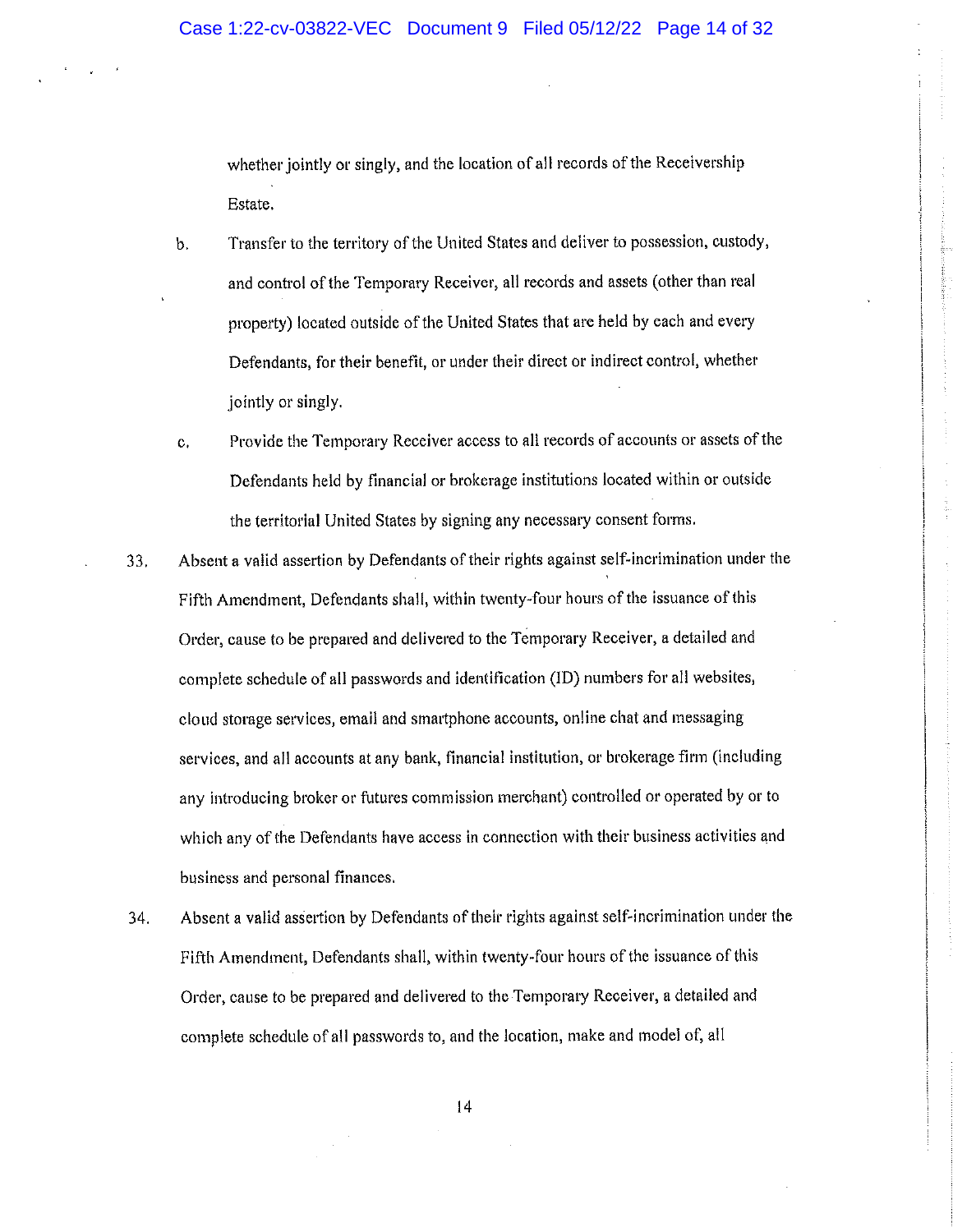computers and mobile electronic devices owned and/or used by Defendants in connection with their business activities and business and personal finances. The schedules required by this section shall include at a minimum the make, model and description of each, along with the location, the name of the person primarily assigned to use the computer and/or mobile device, and all passwords necessary to access and use the software contained on the computer and/or mobile device.

## VI. Turning Over Assets and Records to the Temporary Receiver

- 35. Upon service of this Order, and absent a valid assertion by Defendants of their rights against self-incrimination under the Fifth Amendment, Defendants and any other person or entity served with a copy of this Order, shall immediately or within such time as permitted by the Temporary Receiver in writing, deliver over to the Temporary Receiver:
	- Possession and custody of all assets of the Receivership Defendants, wherever a. situated, including those owned beneficially or otherwise;
	- $b.$ Possession and custody of records of the Receivership Defendants in connection with their business activities and business and personal finances, including but not limited to, all records of accounts, all financial and accounting records, balance sheets, income statements, bank records (including monthly statements, canceled checks, records of wire transfers, and check registers), client lists, title documents and other records of the Receivership Defendants;
	- Possession and custody of all assets belonging to members of the public now held  $\mathbf{c}_i$ by the Receivership Defendants;
	- d, All keys, passwords, entry codes, and combinations to locks necessary to gain or to secure access to any of the assets or records of the Receivership Defendants related to their business activities and business and personal finances, including,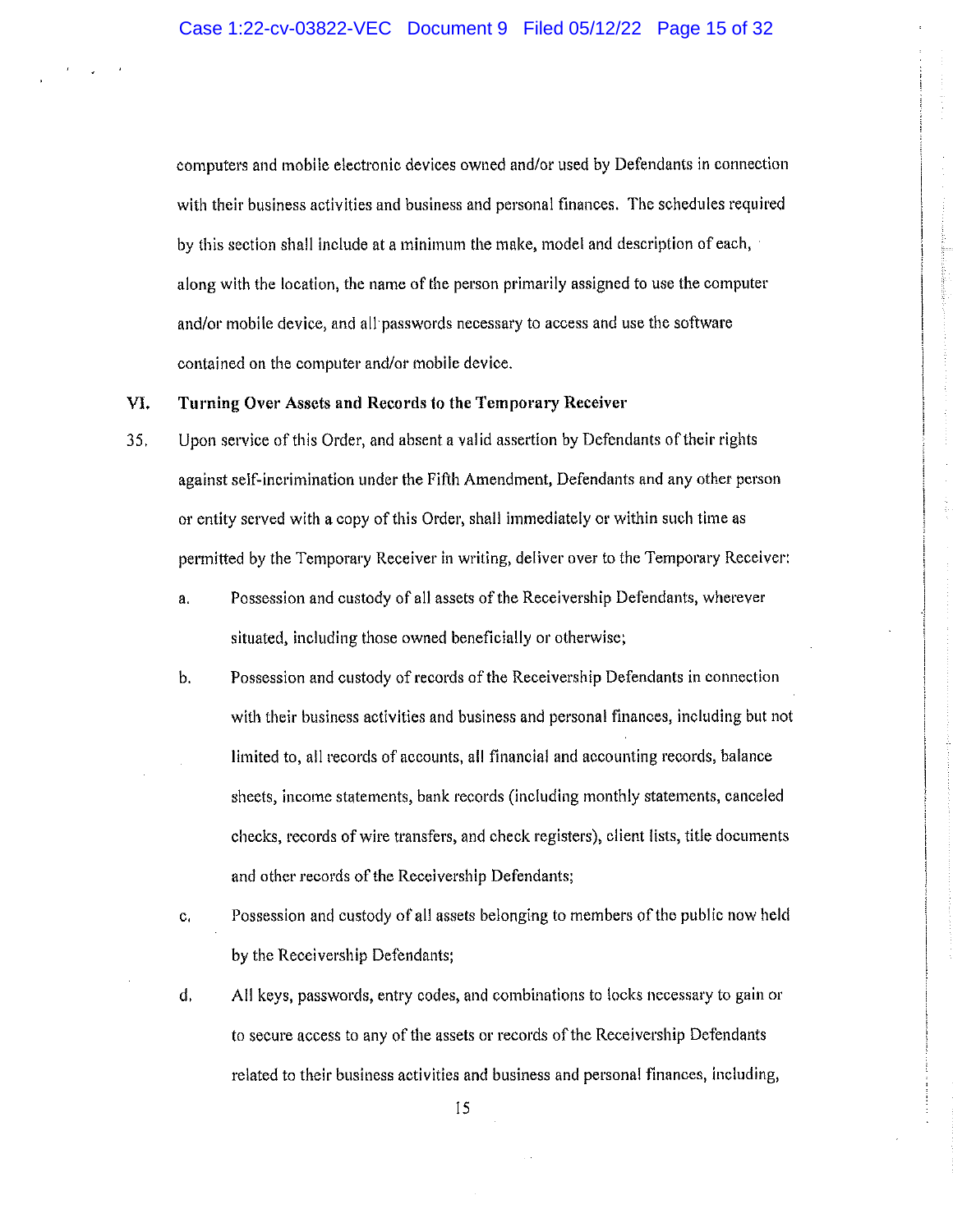but not limited to, access to the Receivership Defendants' business premises, means of communication, accounts, computer systems, mobile electronic devices, or other property; and

Information identifying the accounts, employees, properties or other assets or e. obligations of the Receivership Defendants.

#### VII. Directive To Cooperate with Temporary Receiver

- $36.$ Absent a valid assertion of their rights against self-incrimination under the Fifth Amendment, Defendants and all other persons or entities served with a copy of this order shall cooperate fully with and assist the Temporary Receiver. This cooperation and assistance shall include, but not be limited to, providing any information to the Temporary Receiver that the Temporary Receiver deems necessary to exercising the authority as provided in this Order; providing any password required to access any computer or electronic files in any medium; and discharging the responsibilities of the Temporary Receiver under this Order, and advising all persons who owe debts to the Receivership Defendants that all debts should be paid directly to the Temporary Receiver.
- VIII. Stay on Actions Against the Receivership Defendants IT IS FURTHER ORDERED THAT:
- 37. Except by leave of the Court, during the pendency of the receivership ordered herein, the Defendants and all other persons and entities shall be and hereby are stayed from taking any action (other than the present action by the Commission) to establish or enforce any claim, right or interest for, against, on behalf of, in, or in the name of, the Receivership Defendants, the Temporary Receiver, the Receivership Estate, or the Temporary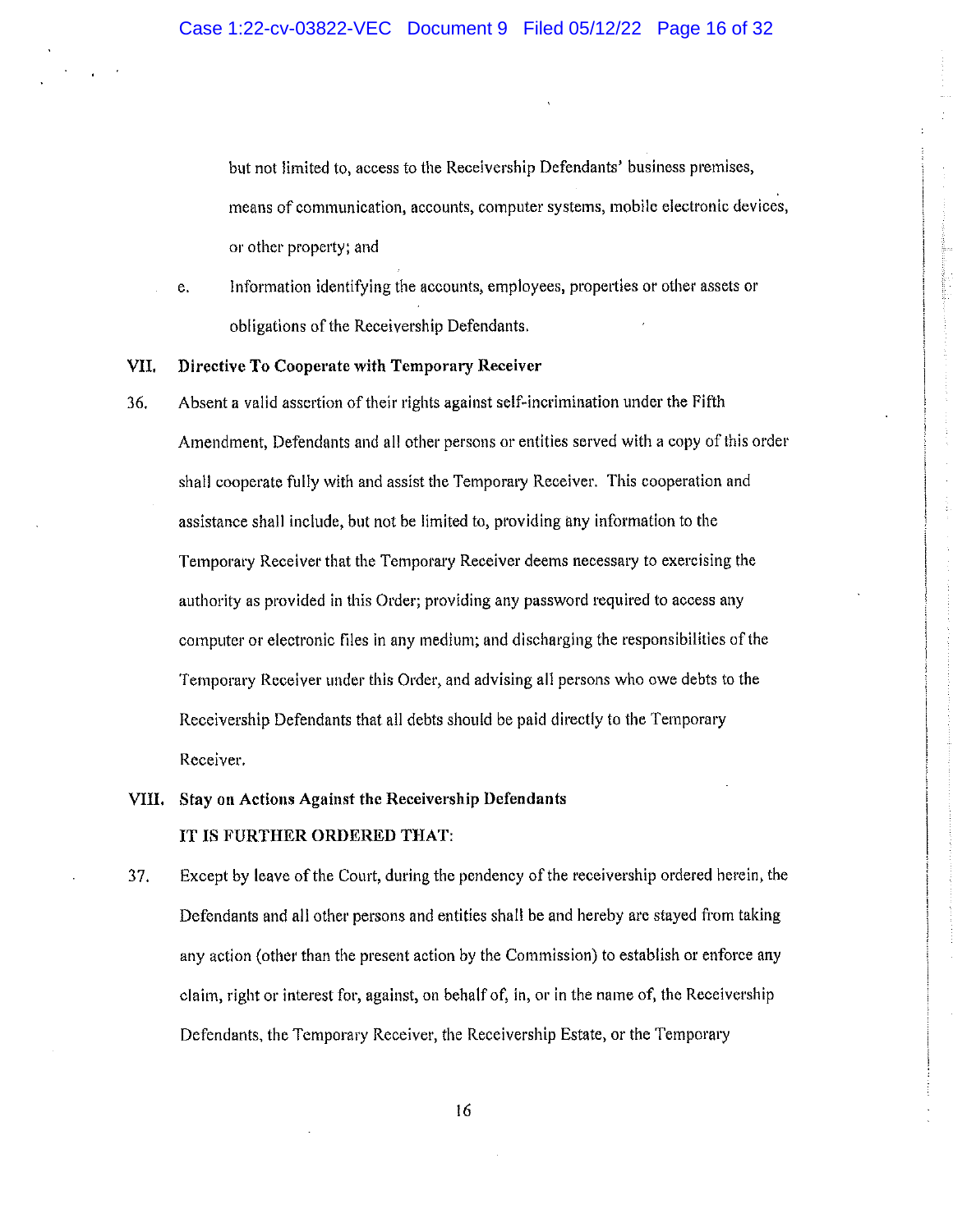Receiver's duly authorized agents acting in their capacities as such, including but not limited to, the following actions:

- Petitioning, or assisting in the filing of a petition, that would cause the a. Receivership Defendants to be placed in bankruptcy;
- Commencing, prosecuting, litigating, or enforcing any suit or proceeding against  $b<sub>r</sub>$ any of the Receivership Defendants, or any of their subsidiaries or affiliates, except that such actions may be filed to toll any applicable statute of limitations;
- c. Commencing, prosecuting, continuing, or entering any suit or proceeding in the name or on behalf of any of the Receivership Defendants, or any of their subsidiaries or affiliates;
- Accelerating the due date of any obligation or claimed obligation, enforcing any d. lien upon, or taking or attempting to take possession of, or retaining possession of, property of the Receivership Defendants, or any of their subsidiaries or affiliates, or any property claimed by any of them, or attempting to foreclose, forfeit, alter, or terminate any of the Receivership Defendants' interests in property, including without limitation, the establishment, granting, or perfection of any security interest, whether such acts are part of a judicial proceeding or otherwise;
- e. Using self-help or executing or issuing, or causing the execution or issuance of, any court attachment, subpoena, replevin, execution, or other process for the purpose of impounding or taking possession of or interfering with, or creating or enforcing a lien upon any property, wherever located, owned by or in the possession of the Receivership Defendants, or any of their subsidiaries or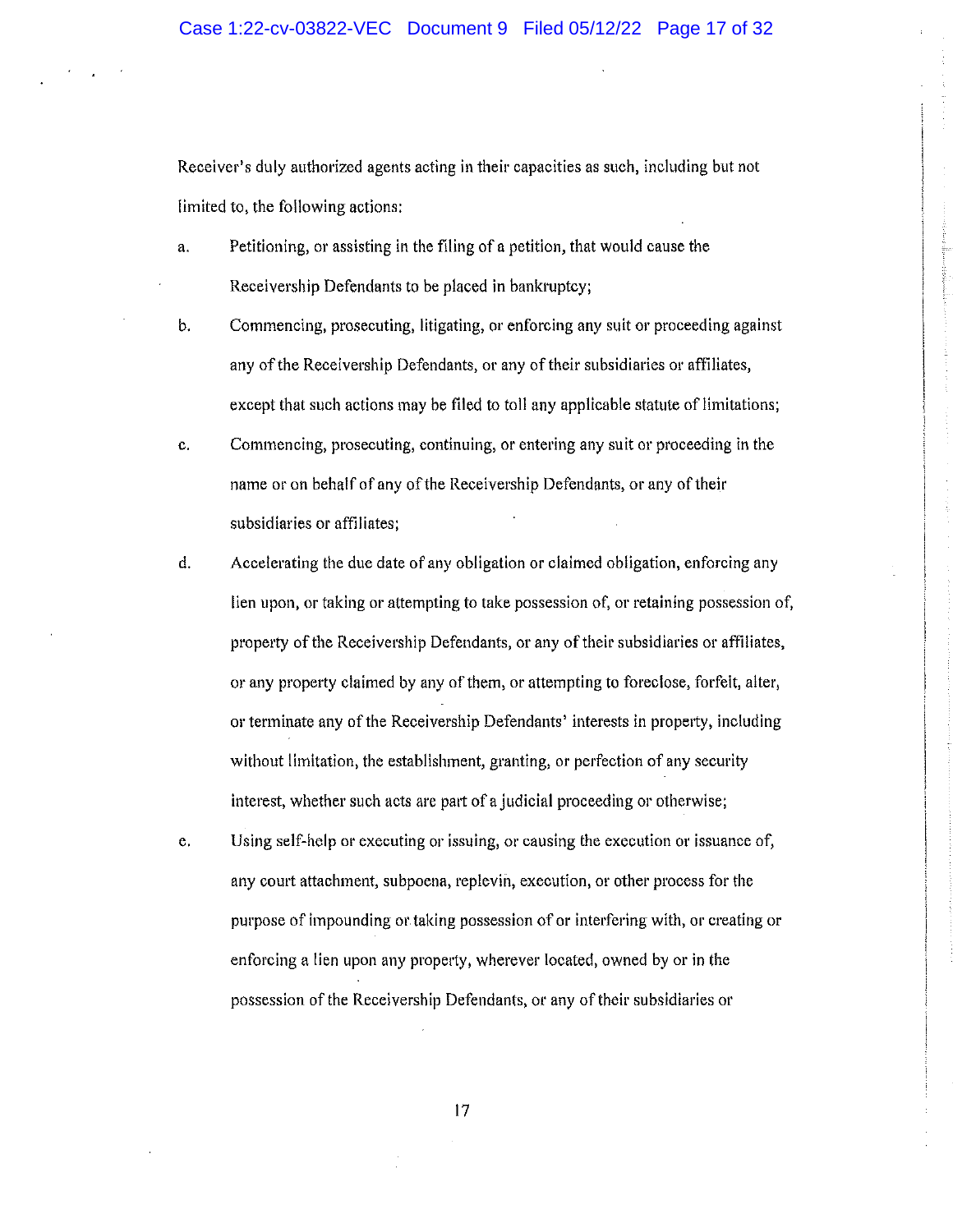affiliates, or the Temporary Receiver, or any agent of the Temporary Receiver; and

Doing any act or thing whatsoever to interfere with the Temporary Receiver f. taking control, possession, or management of the property subject to the receivership, or to in any way interfere with the Temporary Receiver or to harass or interfere with the duties of the Temporary Receiver; or to interfere in any manner with the exclusive jurisdiction of this Court over the property and assets of the Receivership Defendants, or their subsidiaries or affiliates.

Provided, however, that nothing in this section shall prohibit any federal or state law enforcement or regulatory authority from commencing or prosecuting an action against the Receivership Defendants. This Court shall retain jurisdiction over any action filed against the Receiver or his retained professionals based upon acts or omissions committed in their representative capacities.

Compensation for Temporary Receiver and Personnel Hired by the Temporary IX. Receiver

The Temporary Receiver and all personnel hired by the Temporary Receiver as herein 38. authorized, including counsel to the Temporary Receiver, are entitled to reasonable compensation for the performance of duties pursuant to this Order and for the cost of actual out-of-pocket expenses incurred by them for those services authorized by this Order that when rendered were: (1) reasonably likely to benefit the receivership estate; or (2) necessary to the administration of the estate. However, the Temporary Receiver and any personnel hired by the Temporary Receiver shall not be compensated or reimbursed by, or otherwise be entitled to, any funds from the Court or the Commission. The Temporary Receiver shall file with the Court and serve on the parties periodic requests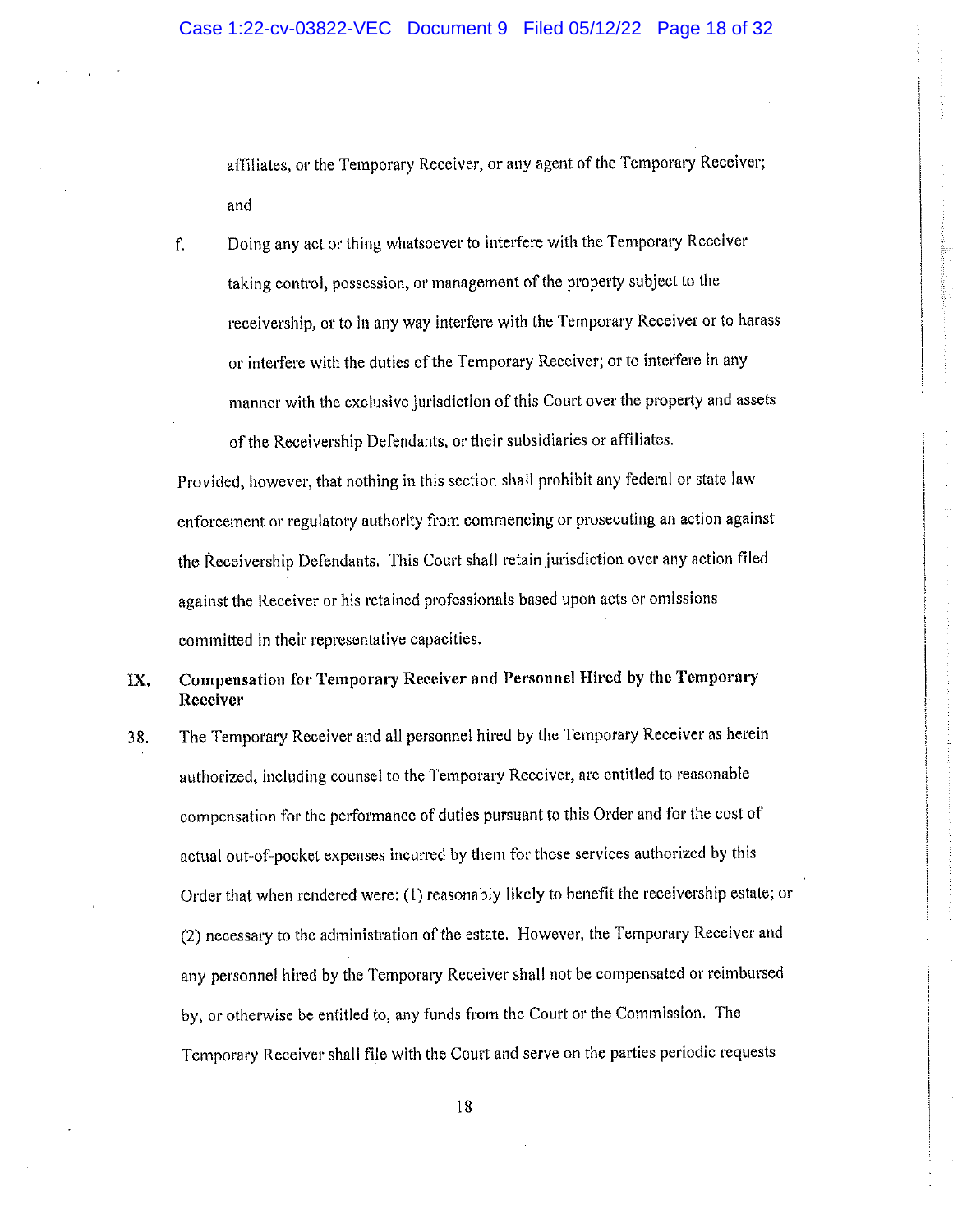for the payment of such reasonable compensation, with the first such request filed no more than 90 days after the date of this Order for fees and expenses incurred through June 30, 2022; and subsequent requests filed quarterly thereafter. The requests for compensation shall itemize the time and nature of services rendered by the Temporary Receiver and all personnel hired by the Temporary Receiver. The Temporary Receiver shall also comply with the Billing Instructions, attached hereto as Exhibit A.

# $\mathbf{X}$ . Persons Bound By this Order

39. This Order is binding on any person who receives actual notice of this Order by personal service or otherwise and is acting in the capacity of an officer, agent, servant, employee, or attorney of the Defendants, or is in active concert or participation with the Defendants.

# XI. Bond Not Required of Plaintiff or the Temporary Receiver

40. As Plaintiff Commission has made a proper showing under Section 6c(b) of the Act, 7 U.S.C. § 13a-1(b), it is not required to post any bond in connection with this Order. The Temporary Receiver similarly is not required to post bond.

# XII. Service of Order and Assistance of United States Marshals Service and/or Other **Law Enforcement Personnel**

- $41.$ Copies of this Order may be served by any means, including via email or facsimile transmission, upon any financial institution or other entity or person that may have possession, custody, or control of any records or assets of any Defendant, or that may be subject to any provision of this Order.
- 42. Elizabeth Streit, Douglas Snodgrass, Matthew Edelstein, and Raymond Layko and representatives of the United States Marshals Service are specially appointed by the Court to effect service.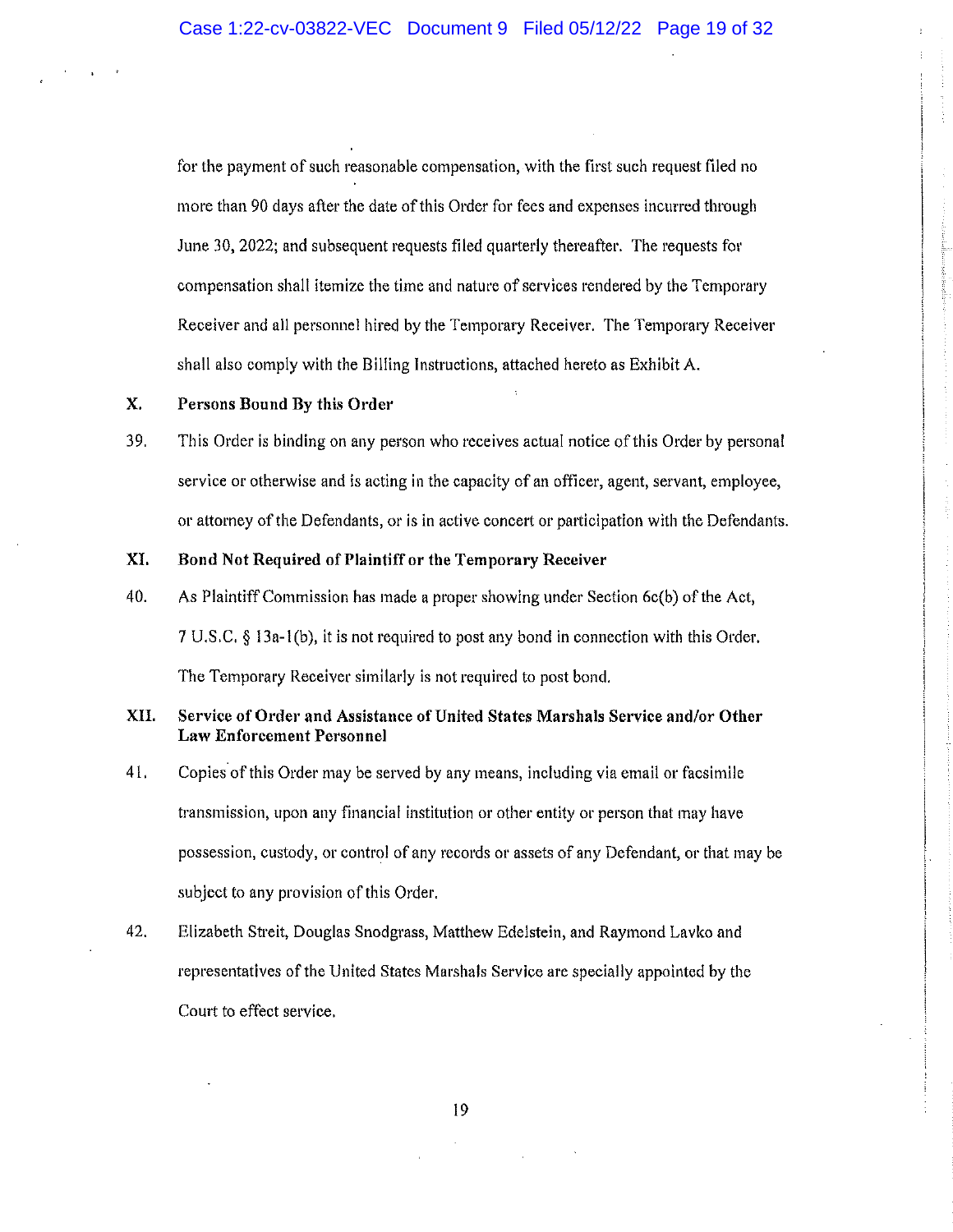- 43. The United States Marshals Service, or state and local law enforcement in the applicable judicial district, is authorized to: a) accompany and assist the Commission representatives in the service and execution of the Summons, Complaint and this Order on the Defendants, and b) help maintain lawful order while Commission representatives inspect records as provided in this Order.
- $44.$ Upon the request of the Receiver, the United States Marshal Service, in any judicial district, is hereby authorized to assist the Receiver in carrying out his duties to take possession, custody and control of, or identify the location of, any assets, records or other materials belonging to the Receivership Estate.

### XIII. Service on the Commission

Defendants shall comply with all electronic filing rules and requirements of the U.S. 44. District Court of the Southern District of New York and shall serve all pleadings, correspondence, notices required by this Order, and other materials on the Commission by delivering a copy to Douglas Snodgrass, Division of Enforcement, Commodity Futures Trading Commission, 77 West Jackson Blvd, Suite 800, Chicago, Illinois 60604, by electronic filing, e-mail, personal delivery or courier service (such as Federal Express or United Parcel Service) and not by regular mail due to potential delay resulting from heightened security and decontamination procedures applicable to the Commission's regular mail.

### XIV. **Further Proceedings**

Plaintiff's Motion for a Preliminary Injunction is set for hearing on the [insert-date] day 45. of May, 2022, at [insert-time]  $\rho$  m, before the Honorable [insert-judge's name];  $443$ <br>Courtroom [insert-number] at the United States Courthouse for the Southern District of 46 Foley Sovare, New York, NY 10003<br>New York at [insert-address, city, state]. Should any party wish to file a memorandum of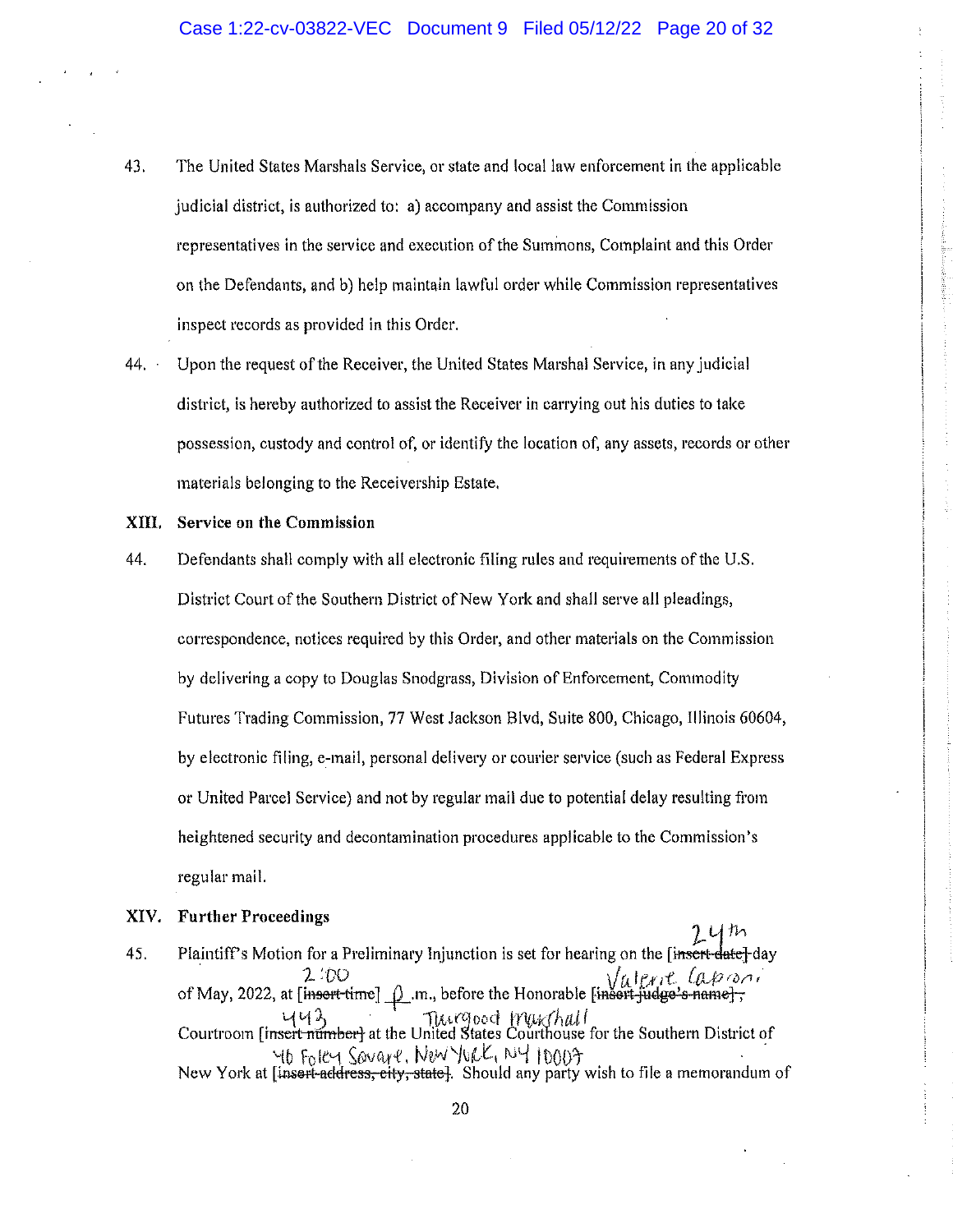law or other papers concerning the issuance of a preliminary injunction against the and the Court Defendants, such materials shall be filed, served and received by all parties at least two 

- XV. Force and Effect
- MAY 24.2022 This Order shall remain in full force and effect until Linsert date fourteen days after entry 46. of the erder] unless extended further by order of this Court pursuant to Rule 65(b)(2), and this Court retains jurisdiction of this matter for all purposes.

 $10.55cm$  $11$ IT SO ORDERED, at New York, NY on this [insert-date] day of May, 2022, at [insert $time$ — $m$ .

Valin C

By no later than <u>Friday, May 13, 2022</u>,<br>Ylaintiff must email Chambers a proposed unseating order. By no later than Monday, May 16, 2022, Plaintiff must serve the preadings, this order, and all accompanying filings on Defendants Plaintiff must file proof of such service on the docket by no later than <u> tverlay, may 13,2022</u>.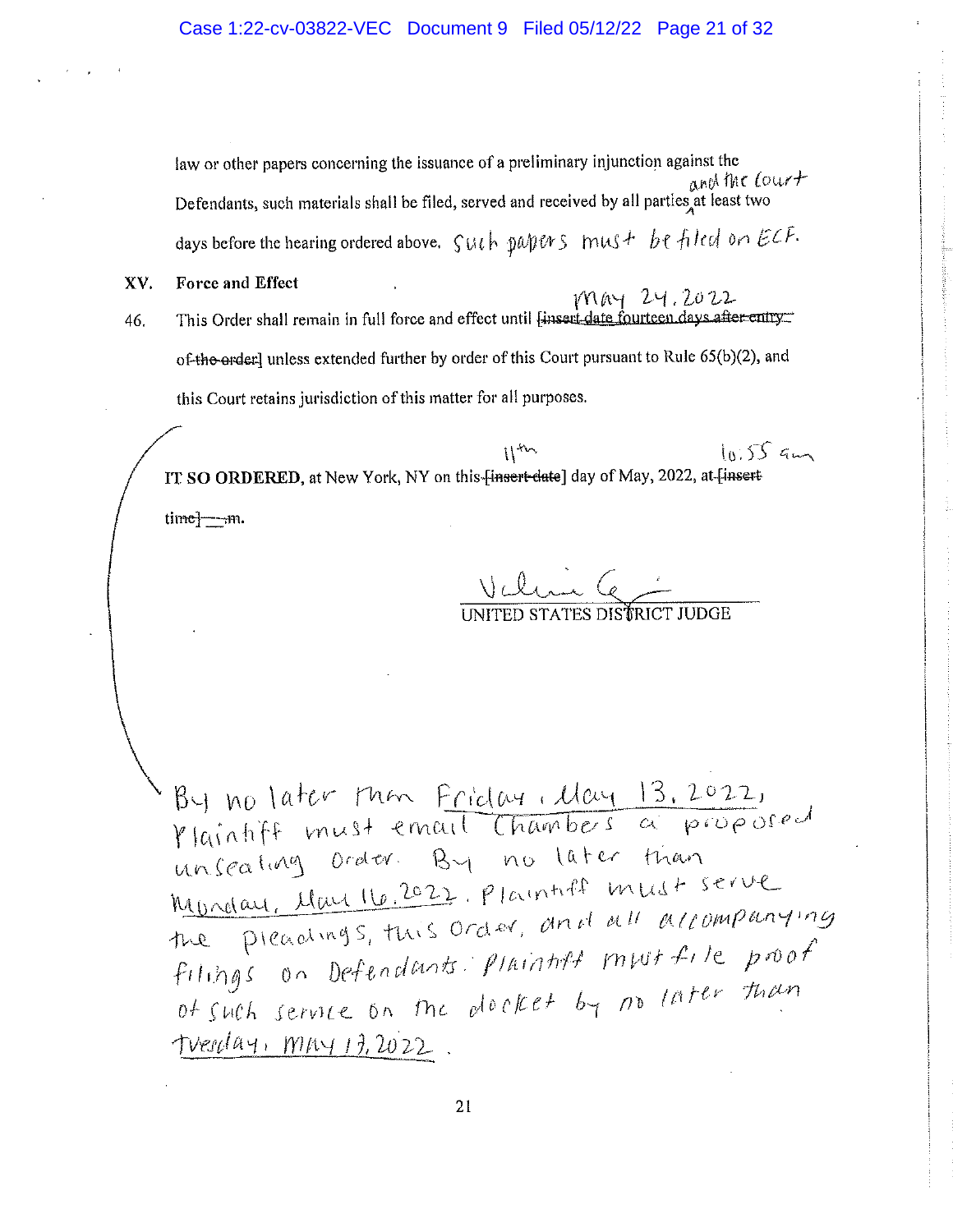# EXHIBIT A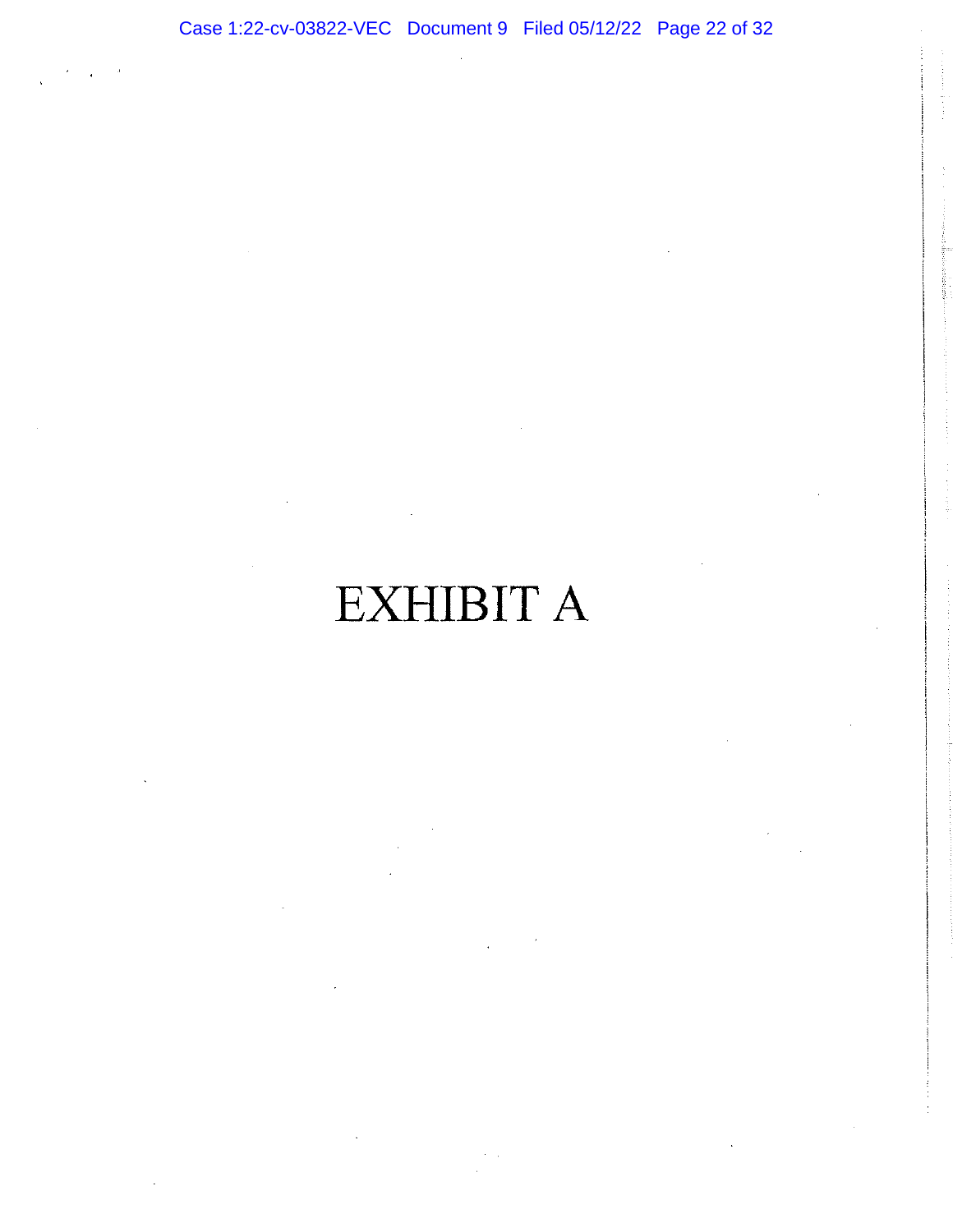

# BILLING INSTRUCTIONS FOR RECEIVERS IN CIVIL ACTIONS COMMENCED BY THE U.S. COMMODITY FUTURES TRADING COMMISSION

Except where inconsistent with guidelines established by the applicable district or circuit court, the undersigned hereby represents that, if appointed receiver in a civil action commenced by the U.S. Commodity Futures Trading Commission ("Commission"), each application for professional fees and expenses (the "Application") submitted by the receiver, including all contractors and/or professionals retained by the receiver, will comply with these billing instructions (the "Billing Instructions"). Undersigned further represents that any deviation from the Billing Instructions will be described in writing and submitted to the Commission at least 30 days prior to the filing of the Application with the Receivership Court. Following its receipt and review of proposed applications as described in section A.2 below, the Commission may object to deviations and charges with which it does not agree.

Undersigned acknowledges that all applications for compensation are interim and are subject to a cost benefit review and final review at the close of the receivership. At the close of the receivership, the receiver will file a final fee application, describing in detail the costs and benefits associated with all litigation and other actions pursued by the receiver during the course of the receivership.

Undersigned acknowledges that, to the extent requested by the Commission. interim fee applications may be subject to a holdback of 20% of the amount of fees and expenses for each application filed with the Court. The amounts held back during the course of the receivership will be paid out at the discretion of the court as part of the final fee application submitted at the close of the receivership.

Undersigned acknowledges that, all compensation will be paid from the receivership estate and under no circumstances will the Commission be llable for receivership fees and/or expenses.

# $\mathbf{L}$ **CERTIFICATION**

A. Each Application must contain a Certification by the Applicant that:

- i. The Certifying Professional has read the Application;
- ii. To the best of the Applicant's knowledge, information and belief formed after reasonable inquiry, the Application and all fees and expenses therein are true and accurate and comply with the Billing Instructions (with any exceptions specifically noted in the Certification and described in the Application);
- iii. All fees contained in the Application are based on the rates listed in the Applicant's fee schedule attached hereto and such fees are

 $\mathcal{A}$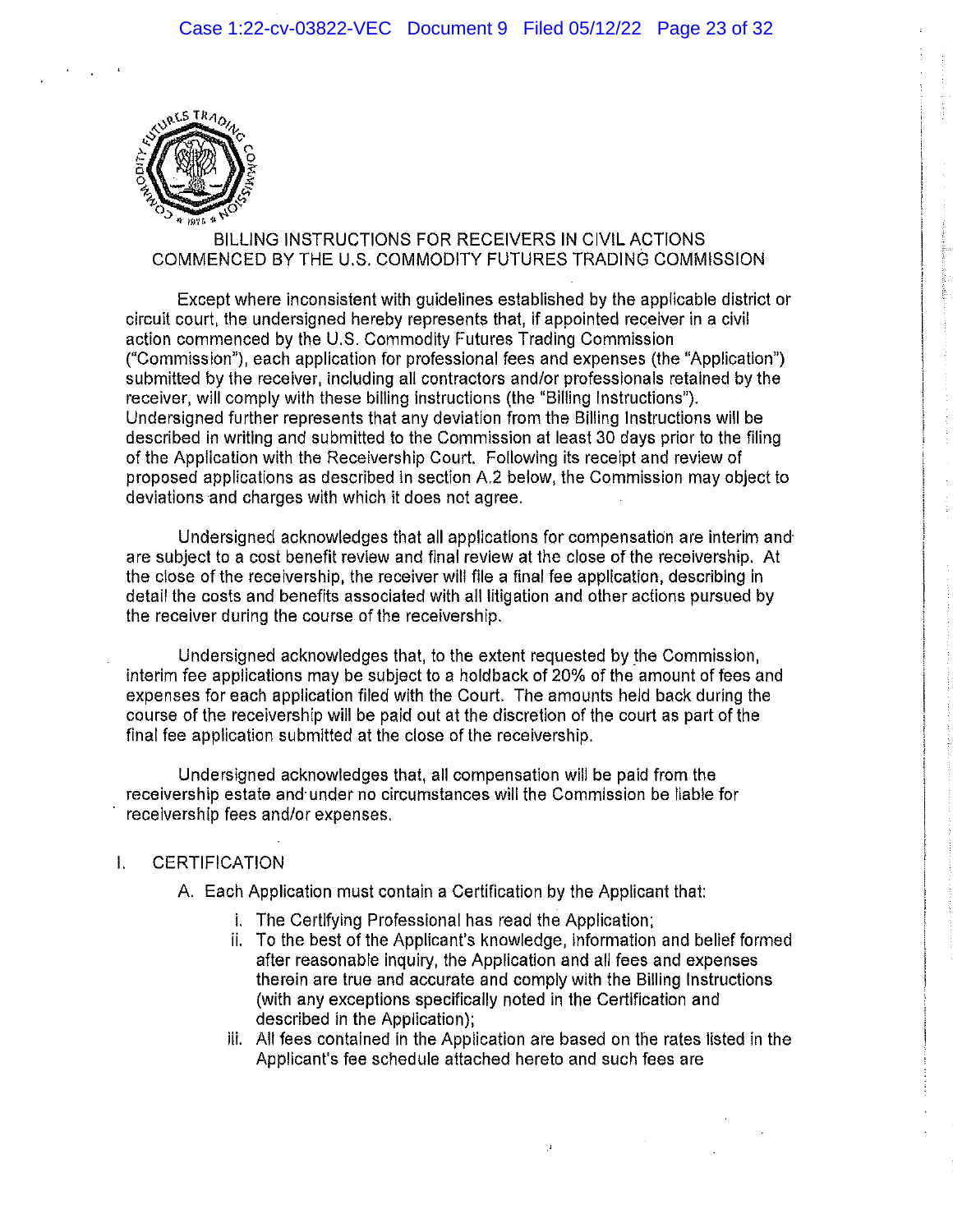reasonable, necessary and commensurate with the skill and experience required for the activity performed;

- iv. The Applicant has not included in the amount for which reimbursement is sought the amortization of the cost of any investment, equipment or capital outlay (except to the extent that any such amortization is included within the permitted allowable amounts set forth herein for photocopies and facsimile transmission); and,
- v. In seeking reimbursement for a service which the Applicant justifiably purchased or contracted for from a third party (such as copying, Imaging, bulk mail, messenger service, overnight courier. computerized research, or title and lien searches), the Applicant requests reimbursement only for the amount billed to the Applicant by the third-party vendor and paid by the Applicant to such vendor. If such services are performed by the receiver, the receiver will certify that it is not making a profit on such reimbursable service.
- B. At least 30 days prior to the filing of the Application with the Court, the Applicant will provide to CFTC counsel a complete copy of the proposed Application, together with all exhibits and relevant billing information in a format to be provided by CFTC staff.

## ATTENDANCE AT HEARING ON APPLICATION  $\mathbf{II}$ .

The Receiver or other Certifying Professional shall be present at any hearing to consider the Application.

# **CONTENT OF APPLICATION**  $||||$

The following information must be provided in the Application:

- A. Information about the Applicant and the Application.
	- i. The time period covered by the application;
	- ii. The date the receiver was appointed, the date of the order approving the employment of the Applicant and the date services commenced;
	- III. The names and hourly rates of all Applicant's professionals and paraprofessionals (the "Fee Schedule"); and
	- iv. Whether the Application is interim or final, and the dates of previous orders on interim Applications along with amounts requested and the amounts allowed or disallowed, all amounts of previous payments, and amount of any allowed Applications which remain unpaid.
- B. Case Status (Narrative)
	- i. The amount of cash on hand, the amount and nature of accrued administrative expenses, and the amount of unencumbered funds in the estate:
	- ii. Summary of the administration of the case, including all funds received and disbursed, and when the case is expected to close;
	- iii. Summary of creditor claims proceedings, if applicable, including a description of established or anticipated procedures for: (i) providing notice to known and unknown claimants; (ii) receipt and review of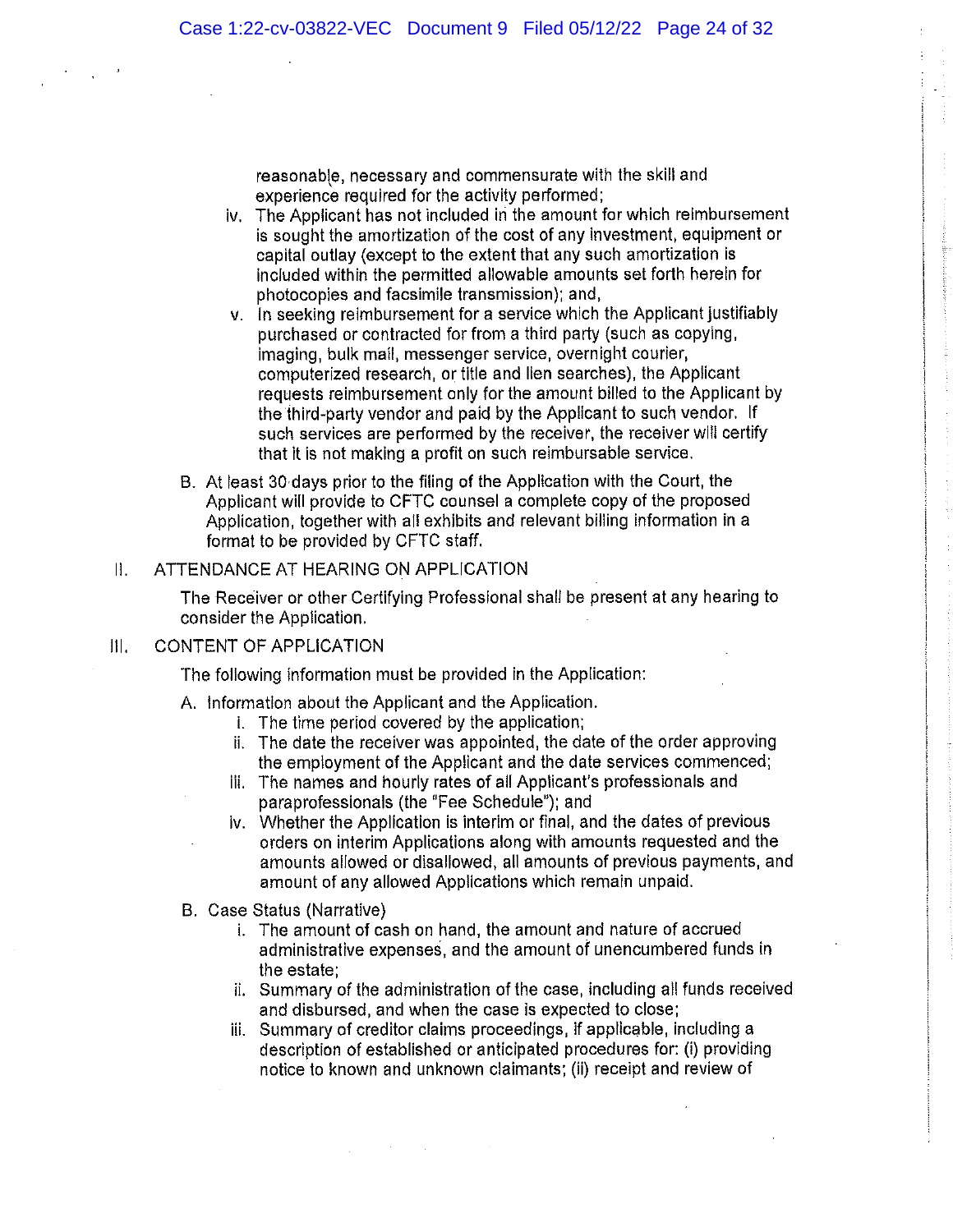claims; (iii) making recommendations to court for payment or denial of claims: and (iv) final disposition of claims. This summary should also include the status of such claims proceedings after they have been commenced:

- iv. Description of assets in the receivership estate, including approximate or actual valuations, anticipated or proposed dispositions, and reasons for retaining assets where no disposition is intended; and,
- v. Description of liquidated and unliquidated claims held by the receiver, including the need for forensic and/or investigatory resources; approximate valuations of claims; and anticipated or proposed methods of enforcing such claims (including likelihood of success in: (i) reducing the claims to judgment; and (ii) collecting such judgments).
- C. Current and Previous Billings
	- i. Total compensation and expenses requested and any amount(s) previously requested;
	- ii. Total compensation and expenses previously awarded by the court; and
	- iii. Total hours billed and total amount of billing for each person who billed time during the period for which fees are requested.
- D. Standardized Accounting Report

The CFTC's Standardized Accounting Report ("Report") submitted by the Receiver for the most recent quarter shall be attached to any fee application as an exhibit. A Report form is attached.

#### IV. TIME RECORDS REQUIRED TO SUPPORT FEE APPLICATIONS

- A. Each professional and paraprofessional must record time in increments of tenths of an hour, and must keep contemporaneous time records on a daily basis.
- B. Time records must set forth in reasonable detail an appropriate narrative description of the services rendered. Without limiting the foregoing, the description should include indications of the participants in, as well as the scope, identification and purpose of the activity that is reasonable in the circumstances.
- C. If applicable, the Application should separately describe each business enterprise or litigation matter (i.e., Project) for which outside professionals have been employed. For example, separate litigation matters should be set out individually in the Application as individual Projects and each such Project should contain Activity Categories as described in Sections IV.D and IV.E. below. Each Project Category should contain a narrative summary of the following information:
	- i. A description of the project, its necessity and benefit to the estate and the status of the project including pending litigation for which compensation and/or reimbursement of expenses is requested;
	- ii. Identification of each person providing services on the project; and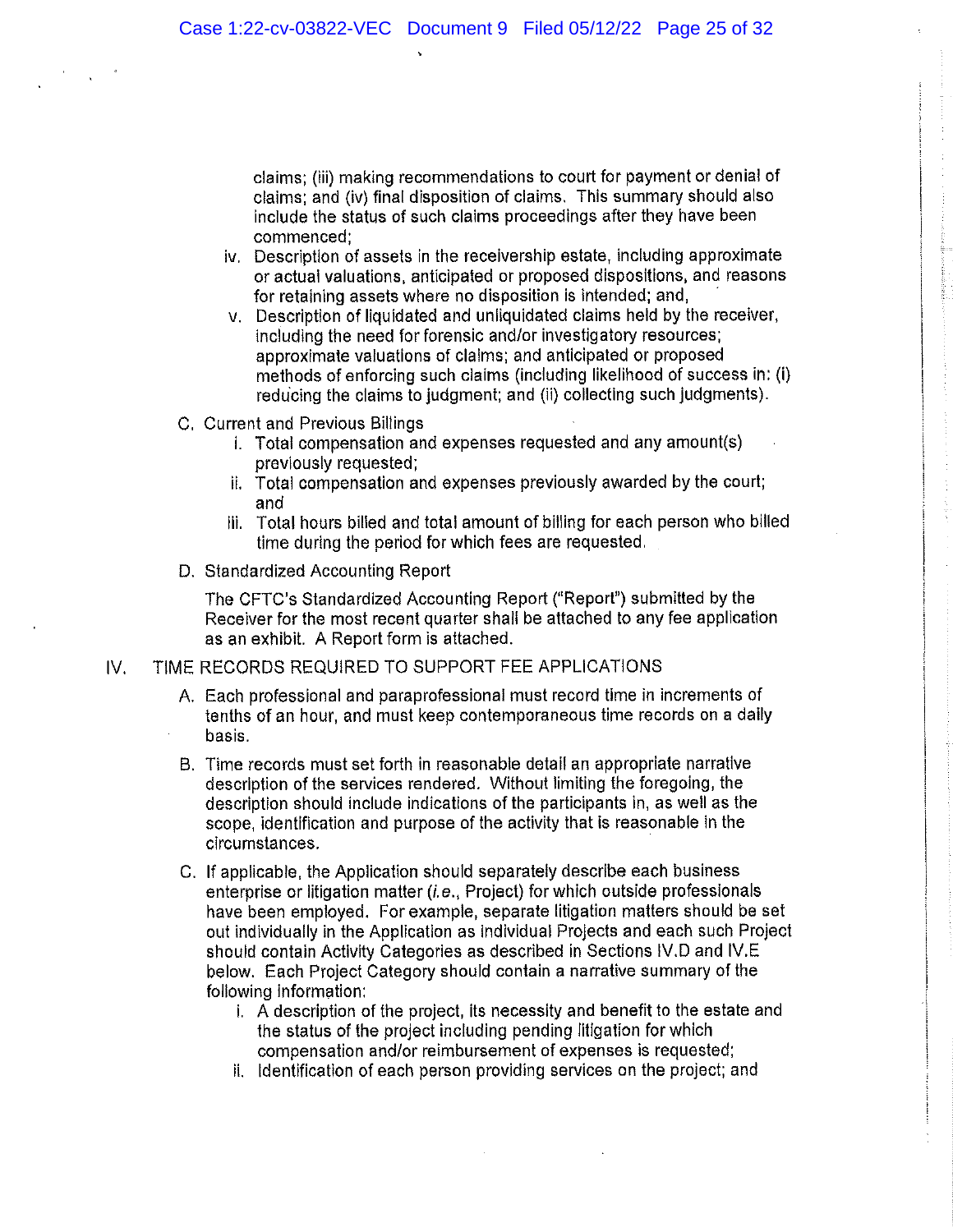- iii. A statement of the number of hours spent and the amount of compensation requested by professionals and paraprofessionals on the project.
- D. In recording time, each professional and paraprofessional may, subject to Section IV.E below, describe in one entry the nature of the services rendered during that day and the aggregate time expended for that day in an Activity Category (as described below) without delineating the actual time spent on each discrete activity in an Activity Category, provided, however, single time entries of more than one hour in an Activity Category that include two or more activities must include a notation of the approximate time spent on each activity within the Activity Category.
- E. Time records shall be in chronological order by Activity Category. Only one category should be used for any given activity and professionals and paraprofessionals should make their best effort to be consistent in their use of categories. This applies both within and across firms. Thus, it may be appropriate for all professionals to discuss the categories in advance and agree generally on how activities will be categorized. Every effort should be made to use the listed categories in the first instance and to coordinate the use of additional categories with other professionals in the case. Notwithstanding the above, all categories must correspond with the Report. The time information reflected on the Application shall also be supplied to the CFTC counsel in an electronic format as directed by CFTC staff.
	- i. Legal Activity Categories. The following categories are generally more applicable to attorneys but may be used by all professionals where appropriate:
		- 1. Asset Analysis and Recovery. Identification and review of potential assets including causes of action and non-litigation recoveries.
		- 2. Asset Disposition. Sales, leases, abandonment and related transaction work. Where extended series of sales or other disposition of assets is contemplated, a separate category should be established for each major transaction.
		- 3. Business Operations. Issues related to operation of an ongoing business.
		- 4. Case Administration. Coordination and compliance activities, including preparation of reports to the court, investor inquiries, etc.
		- 5. Claims Administration and Objections. Expenses in formulating, gaining approval of and administering any claims procedure.
	- ii. Financial Activity Categories. The following categories are generally more applicable to accountants and financial advisors, but may be used by all professionals where appropriate: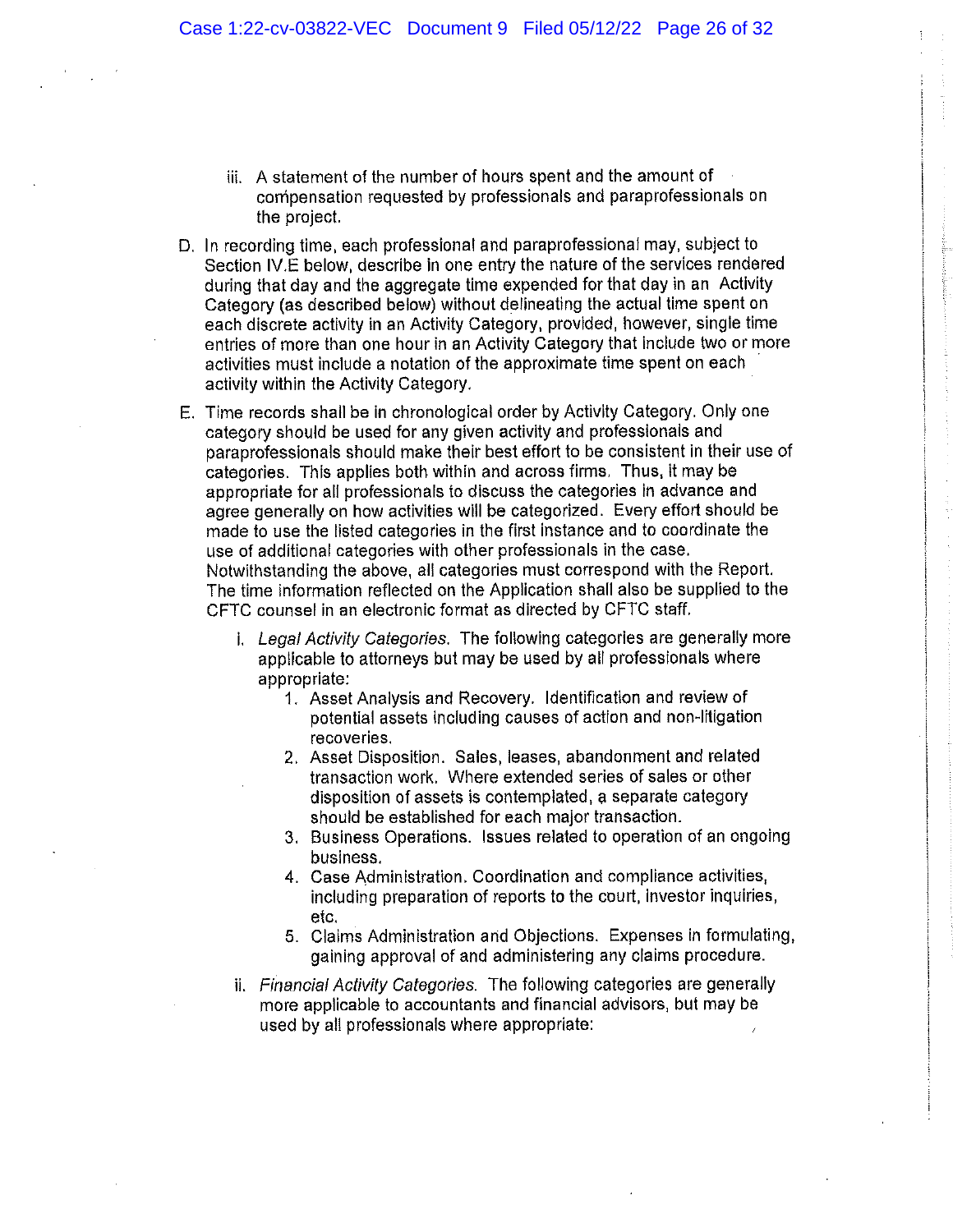- 1. Accounting/Auditing. Activities related to maintaining and auditing books of account, preparation of financial statements and account analysis.
- 2. Business Analysis. Preparation and review of company business plan; development and review of strategies; preparation and review of cash flow forecasts and feasibility studies.
- 3. Corporate Finance. If appropriate, review financial aspects of potential mergers, acquisitions and disposition of company or subsidiaries.
- 4. Data Analysis/Computer Forensics.
- 5. Status Reports. Preparation and review of periodic reports as may be required by the court.
- 6. Litigation Consulting. Providing consulting and expert witness services relating to forensic accounting, etc.
- 7. Forensic Accounting. Reconstructing books and records from past transactions and bringing accounting current; tracing and sourcing assets.
- 8. Tax Issues. Analysis of tax issues and preparation of state and federal tax returns.
- 9. Valuation. Appraise or review appraisals of assets.

# PAYMENT OF FEES AND EXPENSES  $V_{\rm c}$

- A. Presentation of Fees and Expenses in Application
	- i. All fees and expenses must be necessary and reasonable; excessive charges will not be paid. To the extent that an Applicant seeks reimbursement of expenses, the Application shall include a categorization of such expenses along with an exhibit summarizing the total expenses for the period covered by the Application.
	- ii. All charges for litigation must be reasonably likely to produce a net economic benefit to the estate. With respect to each litigation matter, the Applicant shall certify that the Applicant determined that the action was likely to produce a net economic benefit to the estate, based on reviews of:
		- 1. The legal theories upon which the action was based, including issues of standing:
		- 2. The likelihood of collection on any judgment which might be obtained; and
		- 3. Alternative methods of seeking the relief, such as the retention of counsel on a contingency basis. Retention of counsel on a contingency fee basis should be pursued where the Receiver (after consulting with Commission counsel) concludes that retention of counsel under the approved fee schedule would produce a lesser economic benefit to the receivership estate. The Receiver should memorialize these cost-benefit analyses,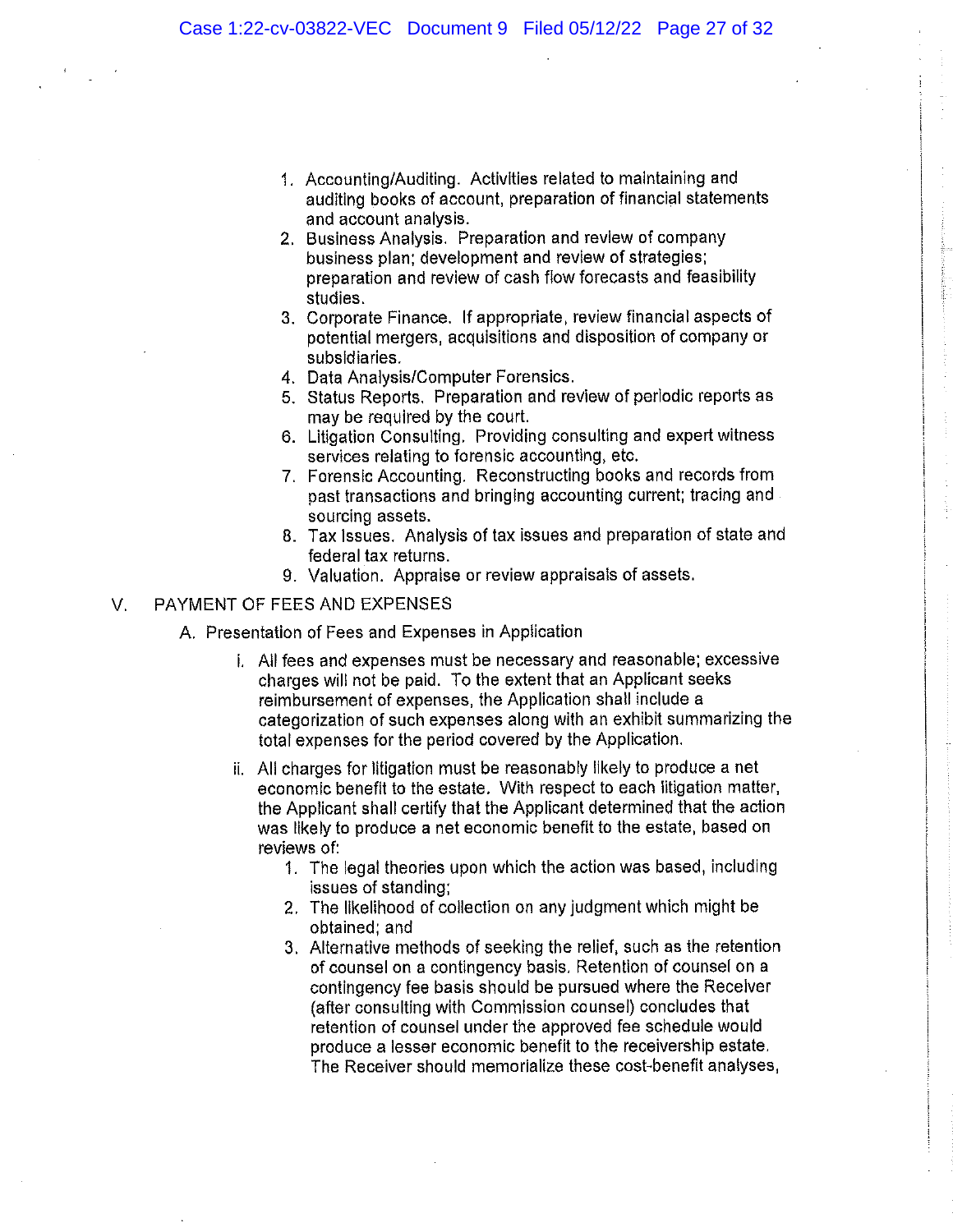through communications with the Receiver's counsel, as support for the engagement of such counsel.

iii. Invoices and/or bills for each expense item for which reimbursement is sought must be kept for seven (7) years after the close of the receivership. Such support shall be provided on request to the court and the CFTC and, in appropriate circumstances, to any party in interest; provided that, where applicable, privilege or confidentiality can be preserved.

- iv. Time spent preparing fee applications, or any documentation in support thereof, may not be charged to the receivership estate.
- B. Allowable and Non-Allowable Reimbursable Expenses
	- i. Filing Fees, Process Service Fees, Witness Fees and Expert Witness Fees. Filing fees, process service fees, witness fees and expert witness fees (subject to court approval of the employment of any professionals and the reasonableness of such fees shall be allowable to the extent of the actual cost incurred by the Applicant.
	- ii. Court Reporter Fees and Transcripts. Court reporter fees and copies of transcripts shall be allowable to the extent of the actual cost incurred by the Applicant.
	- iii. Lien and Title Searches. The cost for lien and title searches (whether done in house or by an outside vendor is allowable to the extent of the actual cost incurred by, or invoiced to, the Applicant.
	- iv. Photocopying. Photocopying shall be allowable at a cost not to exceed \$.15 per page. The Applicant shall set forth in its fee application the total number of copies. Outside vendor photocopying charges are allowable at the actual cost invoiced to the Applicant. Necessary copies obtained from the Clerk of the Court (including certified copies) or from the court approved copy service will be permitted at the actual cost incurred by the Applicant. The Applicant shall not reflect on the Application any copies for which the Applicant has been, or expects to be, reimbursed (e.g. payment from the opposing party for document production from which the Applicant has been reimbursed).
	- v. Postage, Overnight Delivered Courier/Messenger Services. The cost of postage, overnight delivery, and outside courter/messenger services are reimbursable for the actual cost incurred, if reasonably incurred. Charges should be minimized whenever possible. For example, couriers/messengers and overnight delivery service should only be used when first-class mail is impracticable.
	- vi. Telephone. Long distance telephone charges are allowable to the Applicant for the actual cost invoiced from the telephone carrier. Charges for local telephone exchange service and cellular telephone service shall not be reimbursable.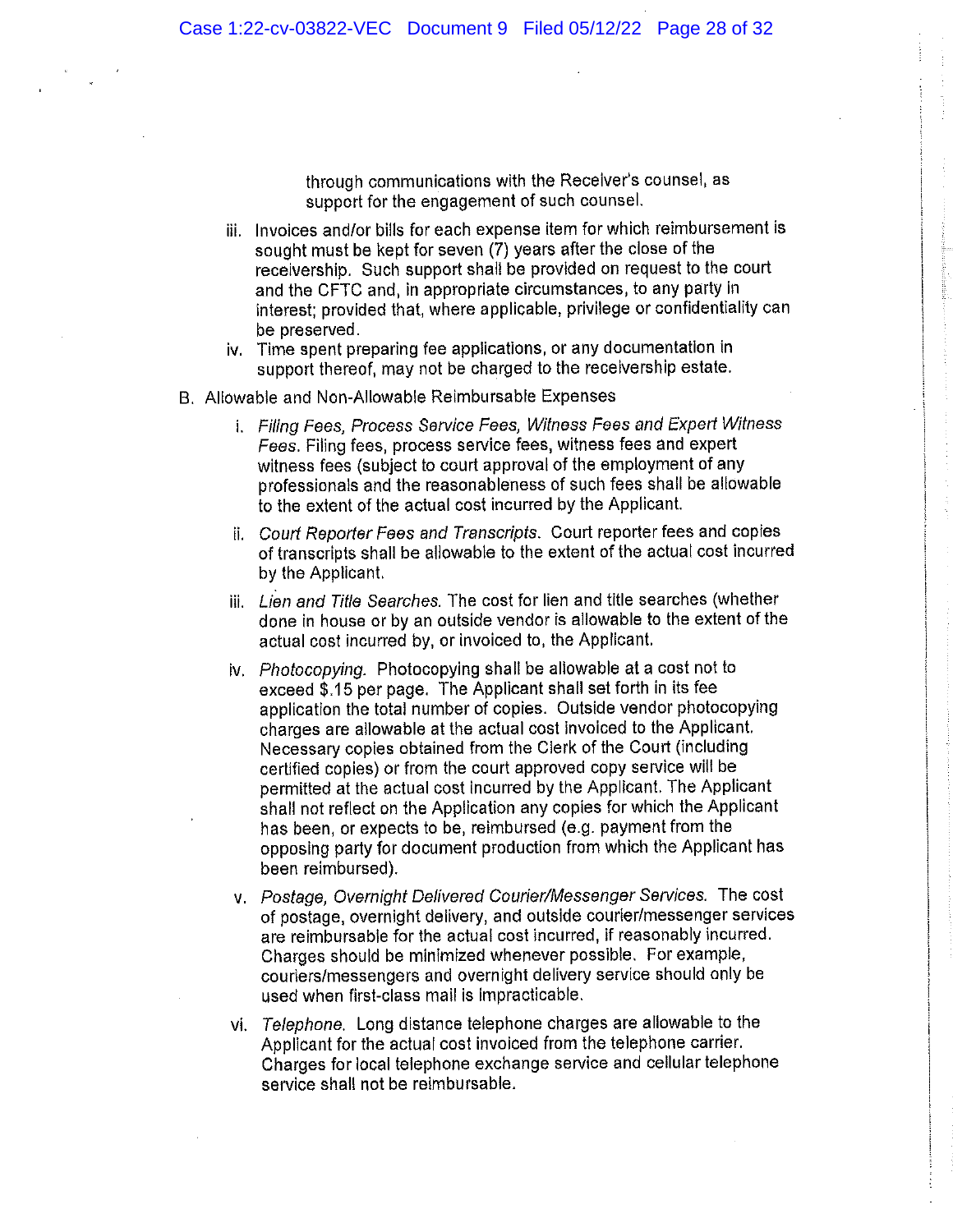- vii. Facsimile Transmission. A charge for outgoing transmission to long distance telephone numbers are reimbursable at the lower of (1) toll charges or (b) if such amount is not readily determinable, \$1.00 per page for domestic and \$2.00 per page for international transmissions. Charges for in-coming facsimiles are not reimbursable. The Application shall state the total number of pages of the outgoing transmissions.
- viil. Computerized Legal Research. Computerized legal research services such as Lexis and Westlaw are reimbursable to the extent of the invoiced cost from the vendor; however, if such service is provided on a monthly or other periodic rate, proportional usage shall not be reimbursable.
- ix. Parking. Reimbursement for parking is allowable, including parking by a professional to attend court proceedings, depositions or case conferences, parking at the airport, and client and thirdparty parking.
- x. Travel Expenses and Meals. Local travel time and related expenses for destinations within a twenty (20) mile radius of the Applicant's office including mileage, taxis, etc. and meals will NOT be reimbursed. Mileage charges for out-of-town travel (outside a twenty (20) mile radius of the Applicant's office) with one's own car are reimbursable at the lesser of the amount customarily charged clients or the amount allowed by the Internal Revenue Service for per mile deductions. For purposes of the foregoing, the Applicant's office shall be the office in which the person incurring the travel expense is located.

Long distance travel time outside a twenty (20) mile radius of the Applicant's office is reimbursable at 50% of the Applicant's regular billing rate. The reimbursement of long distance travel expenses is subject to the following limitations: 1) the Applicant shall seek and use the lowest airfare or train fare available to the Applicant; 2) luxury accommodations and deluxe meals are not reimbursable; 3) personal, incidental charges such as telephone and laundry are not reimbursable unless necessary as a result of a reasonably unforeseen extended stay not due to the fault of the traveler; and 4) each out-of-pocket travel and allowable miscellaneous administrative expense requires a receipt that is to be attached to the invoice.

xi. Word Processing, Document Preparation, Data Processing, Proofreading, Secretarial and Other Staff Services. Secretarial, library, word processing, document preparation (other than by professionals or paraprofessionals), data processing and other staff services (exclusive of paraprofessional services), including overtime for the foregoing, are NOT reimbursable. Charges for proofreading for typographical or similar errors are NOT reimbursable whether the services are performed by a paralegal, secretary or temporary staff.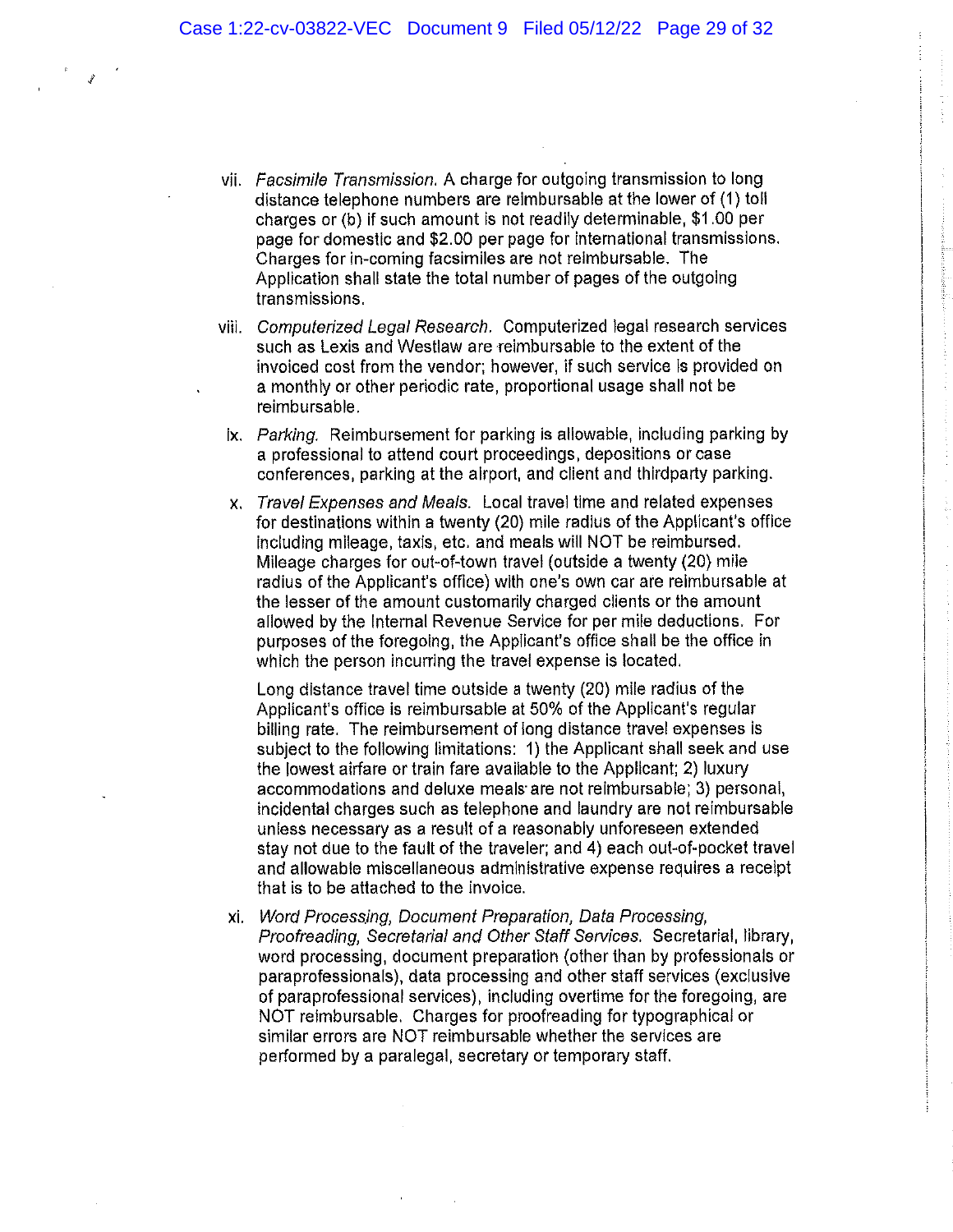investors. In addition, any necessary basic communications with investors should be handled by clerical or paralegal staff (or comparatively paid staff) to the extent possible. Expenses stemming from a failure to comply with this policy will NOT be submitted.

> Candidate for Appointment as Receiver in Civil Action Commenced by the U.S. **Commodity Futures Trading Commission**

يملتدر

Date: May 11, 2022

David A. Castleman Raines Feldman LLP One Rockefeller Plaza, 10th Floor New York, NY 10020 dcastleman@raineslaw.com T 310-440-4100 F 310-697-1367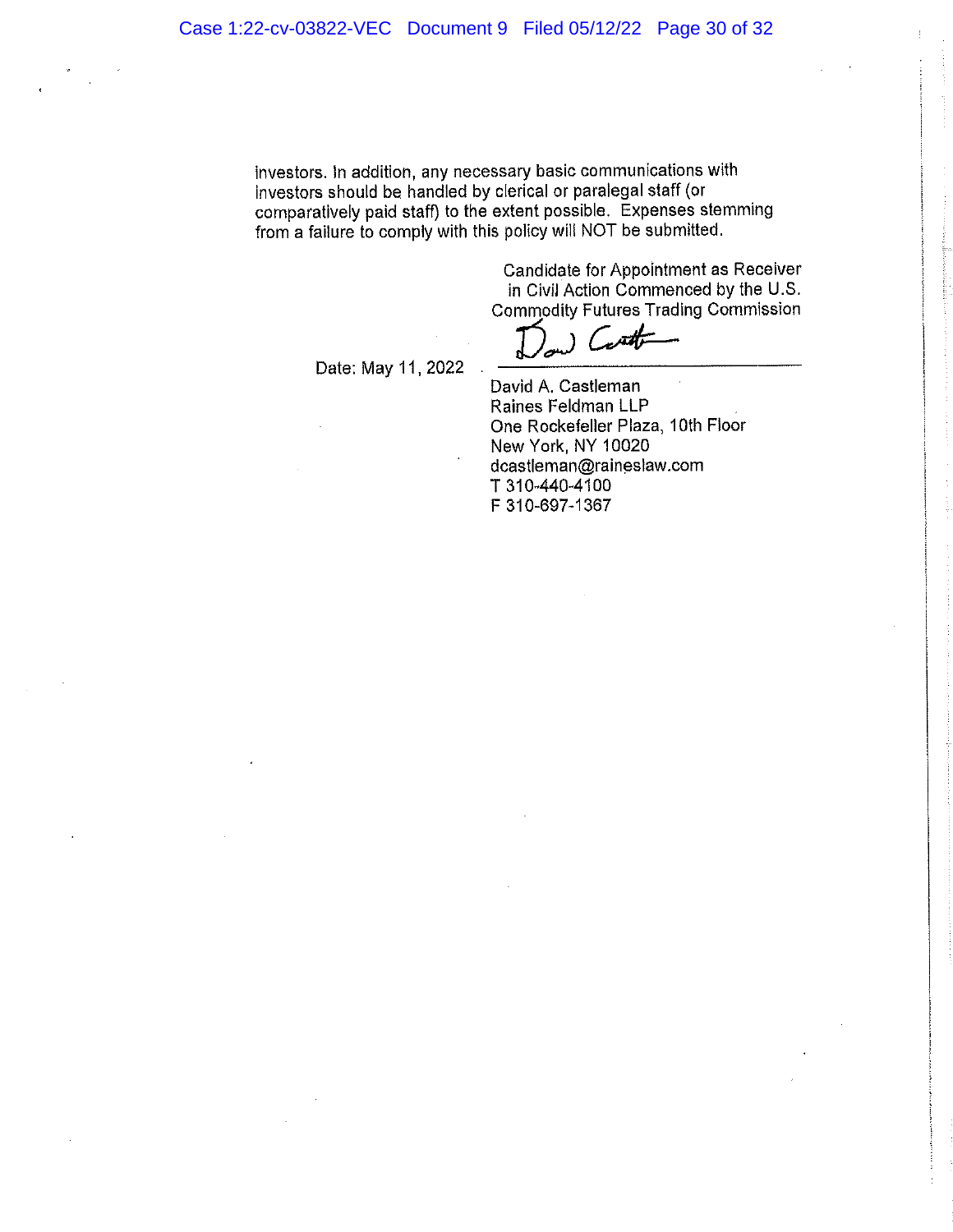|                                                                         | <b>Standardized Accounting Report Form</b>                                 |        |          |       |                  |
|-------------------------------------------------------------------------|----------------------------------------------------------------------------|--------|----------|-------|------------------|
| STANDARDIZED ACCOUNTING REPORT FOR [insert name of estate] Recelvership |                                                                            |        |          |       |                  |
|                                                                         | Civil Court Docket No. [insert]                                            |        |          |       |                  |
|                                                                         | Reporting period MM/DD/YYYY to MM/DD/YYYY or Final Report Dated MM/DD/YYYY |        |          |       |                  |
|                                                                         |                                                                            |        |          | Grand |                  |
|                                                                         |                                                                            | Detall | Subtotal | Total | Notes            |
| Line 1                                                                  | Beginning Balance (A/O MM/DD/YYYY                                          |        |          |       |                  |
|                                                                         |                                                                            |        |          |       |                  |
|                                                                         | <b>Increases in Fund Balance</b>                                           |        |          |       |                  |
| Line 2                                                                  | <b>Business Income</b>                                                     |        |          |       |                  |
| Line 3                                                                  | <b>Cash and Securities</b>                                                 |        |          |       |                  |
| Line 4                                                                  | Interest/Dividend Income                                                   |        |          |       |                  |
| Line 5                                                                  | Asset Liquidation                                                          |        |          |       |                  |
| Line 6                                                                  | Third Party Litigation Income<br><b>Other Miscellaneous</b>                |        |          |       |                  |
| Line 7                                                                  | Total Funds Available - Total Lines 1-7                                    |        |          |       |                  |
|                                                                         |                                                                            |        |          |       |                  |
|                                                                         | <b>Decreases in Fund Balance</b>                                           |        |          |       |                  |
| Line 9                                                                  | <b>Disbursements to Investors</b>                                          |        |          |       |                  |
| Line                                                                    | <b>Disbursements for Receivership</b>                                      |        |          |       |                  |
| 10                                                                      | Operations                                                                 |        |          |       |                  |
|                                                                         | Disbursements to Receiver/Other                                            |        |          |       |                  |
| 10a                                                                     | Professionals                                                              |        |          |       |                  |
|                                                                         |                                                                            |        |          |       | attorney fees;   |
|                                                                         |                                                                            |        |          |       | litigation       |
| 10b                                                                     | Third Party Litigation Expenses                                            |        |          |       | expenses         |
| 10c                                                                     | Asset expenses                                                             |        |          |       |                  |
| 10 <sub>d</sub>                                                         | <b>Tax Payments</b>                                                        |        |          |       |                  |
|                                                                         | <b>Total Disbursements for Receivership</b>                                |        |          |       |                  |
|                                                                         | Operations                                                                 |        |          |       |                  |
|                                                                         |                                                                            |        |          |       | specify fees,    |
|                                                                         |                                                                            |        |          |       | expenses,        |
|                                                                         |                                                                            |        |          |       | administrative,  |
| Line                                                                    | Disbursements Related to Distribution                                      |        |          |       | claims           |
| 11                                                                      | Expenses                                                                   |        |          |       | processing, etc. |
| Line                                                                    | Disbursements to Court/Other                                               |        |          |       |                  |
| 12<br>l.ine                                                             |                                                                            |        |          |       |                  |
| 13                                                                      | Other                                                                      |        |          |       | specify          |
|                                                                         | Total Funds Disbursed - Total Lines 9 - 13                                 |        |          |       |                  |
|                                                                         |                                                                            |        |          |       |                  |
| Line                                                                    |                                                                            |        |          |       |                  |
| 14                                                                      | Ending Balance (a/o MM/DD/YYYY)                                            |        |          |       |                  |
|                                                                         |                                                                            |        |          |       |                  |
| Other Supplemental Information                                          |                                                                            |        |          |       |                  |